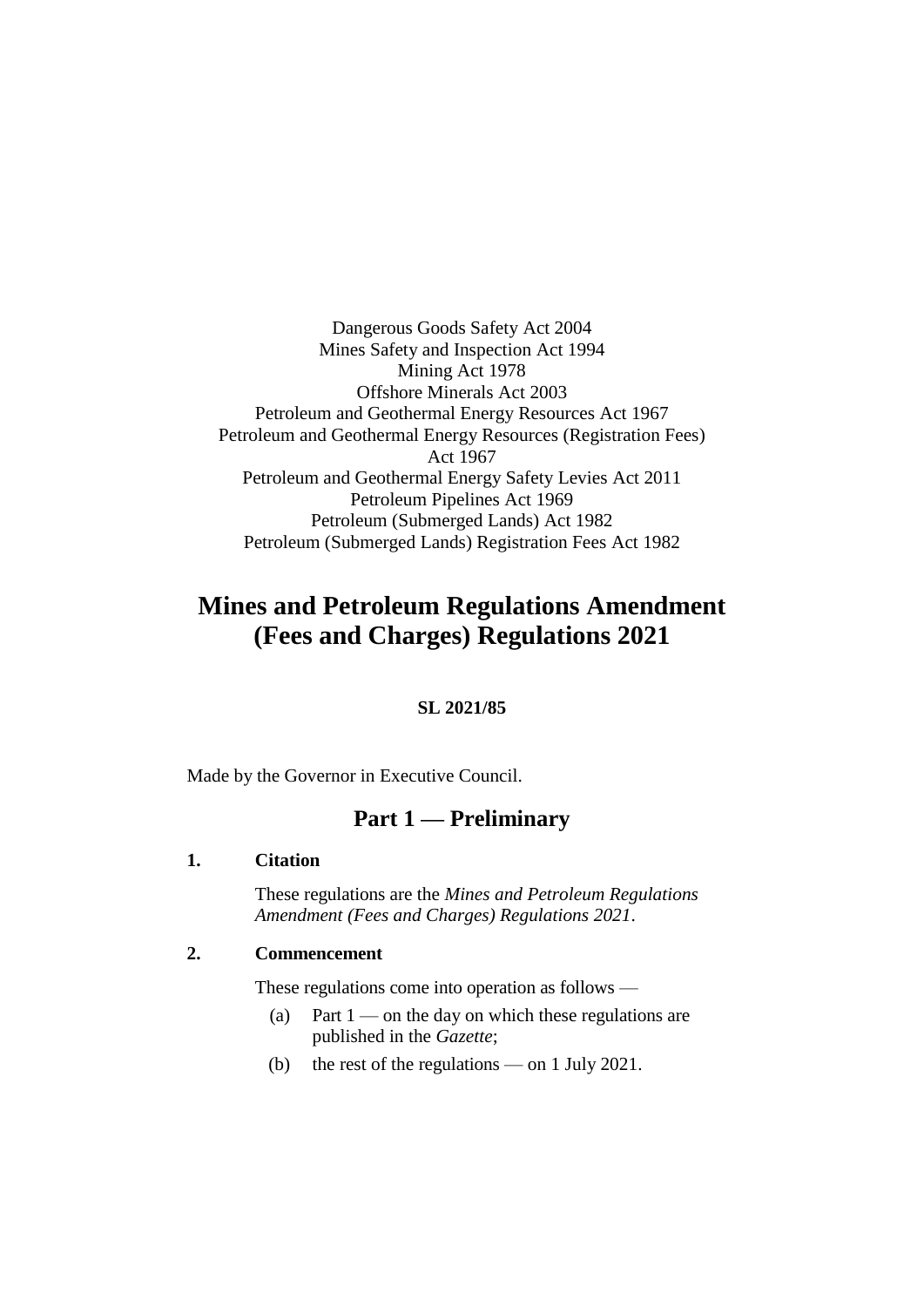# **Part 2 —** *Dangerous Goods Safety (Explosives) Regulations 2007* **amended**

### **3. Regulations amended**

This Part amends the *Dangerous Goods Safety (Explosives) Regulations 2007*.

## **4. Regulation 3 amended**

In regulation 3 delete the definition of *designated period*.

### **5. Regulation 197A deleted**

Delete regulation 197A.

### **6. Schedule 1 replaced**

Delete Schedule 1 and insert:

|      |                                                                                               | [r. 3]   |
|------|-----------------------------------------------------------------------------------------------|----------|
| Item | Column 1                                                                                      | Column 2 |
|      | <b>Matter</b>                                                                                 | Fee      |
|      |                                                                                               | \$       |
| 1.   | Application for a security card $(r. 17(3)(d))$                                               | 176.00   |
| 2.   | Application to extend period for which a security<br>card is valid (r. $21A(2)(c)$ )          | 52.00    |
| 3.   | Application for a test permit for an unauthorised<br>explosive $(r. 27(2)(d))$                | 195.00   |
| 4.   | Application to have an explosive authorised<br>$(r. 30(2)(i))$ —                              |          |
|      | if the explosive is authorised under an interstate<br>(a)<br>law (as defined in r. $30(1A)$ ) | 158.00   |
|      | otherwise<br>(b)                                                                              | 635.00   |

## **Schedule 1 — Fees**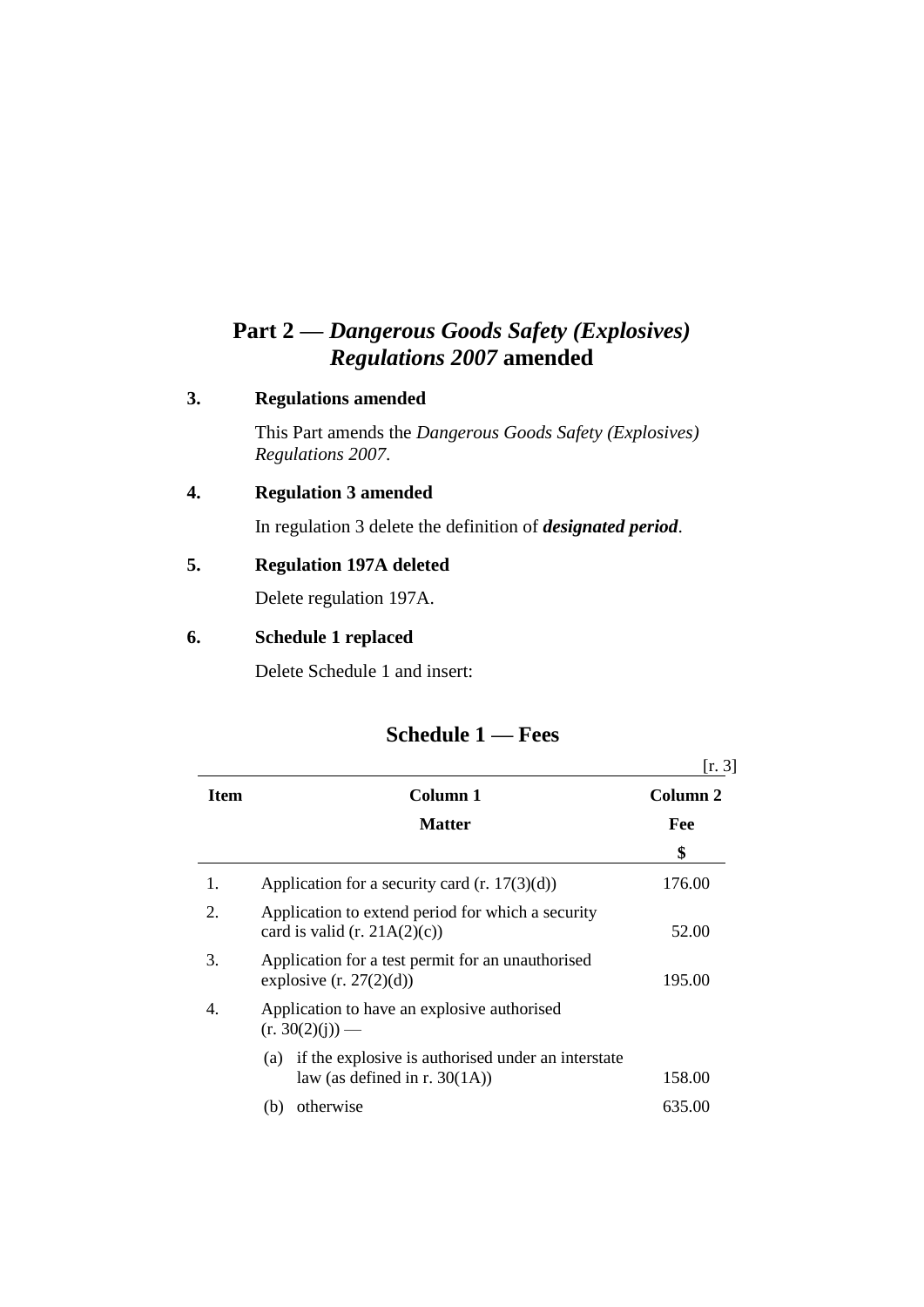| <b>Item</b> |                                                                              | Column <sub>2</sub>                                                                           |          |
|-------------|------------------------------------------------------------------------------|-----------------------------------------------------------------------------------------------|----------|
|             |                                                                              | Fee                                                                                           |          |
|             |                                                                              |                                                                                               | \$       |
| 5.          |                                                                              | Application for a berth to be declared a special berth<br>(explosives) $(r. 111L(2)(e)(iii))$ | 4 650.00 |
| 6.          |                                                                              | Application for a fireworks event permit<br>$(r. 149(1)(e))$ —                                |          |
|             | (a)                                                                          | if the event fireworks include a ground display<br>but no aerial shells                       | 158.00   |
|             |                                                                              | (b) if the event fireworks include aerial shells but<br>not more than 3 000 aerial shells     | 318.00   |
|             |                                                                              | (c) if the event fireworks include more than<br>3 000 aerial shells                           | 4 760.00 |
| 7.          | Application for a licence (other than a trading<br>licence) (r. 157(1)(c)) — |                                                                                               |          |
|             |                                                                              | (a) explosives driver licence                                                                 | 123.00   |
|             | (b)                                                                          | shotfiring licence                                                                            | 123.00   |
|             | (c)                                                                          | fireworks contractor licence                                                                  | 491.00   |
|             | (d)                                                                          | fireworks operator licence                                                                    | 123.00   |
|             | (e)                                                                          | pyrotechnics (special use) licence                                                            | 123.00   |
| 8.          | Annual fee for a trading licence $(r. 157(1)(da)(i))$<br>and $179A$ ) —      |                                                                                               |          |
|             | (a)                                                                          | explosives import/export licence                                                              | 200.00   |
|             |                                                                              | (b) explosives manufacture licence                                                            | 423.00   |
|             | (c)                                                                          | explosives manufacture (MPU) licence                                                          | 978.00   |
|             |                                                                              | (d) explosives storage licence $-$                                                            |          |
|             |                                                                              | for less than 1 t of explosives<br>(i)                                                        | 125.00   |
|             |                                                                              | for 1 t or more but less than 5 t of<br>(ii)<br>explosives                                    | 149.00   |
|             |                                                                              | (iii) for 5 t or more of explosives                                                           | 400.00   |
|             | (e)                                                                          | explosives transport licence                                                                  | 998.00   |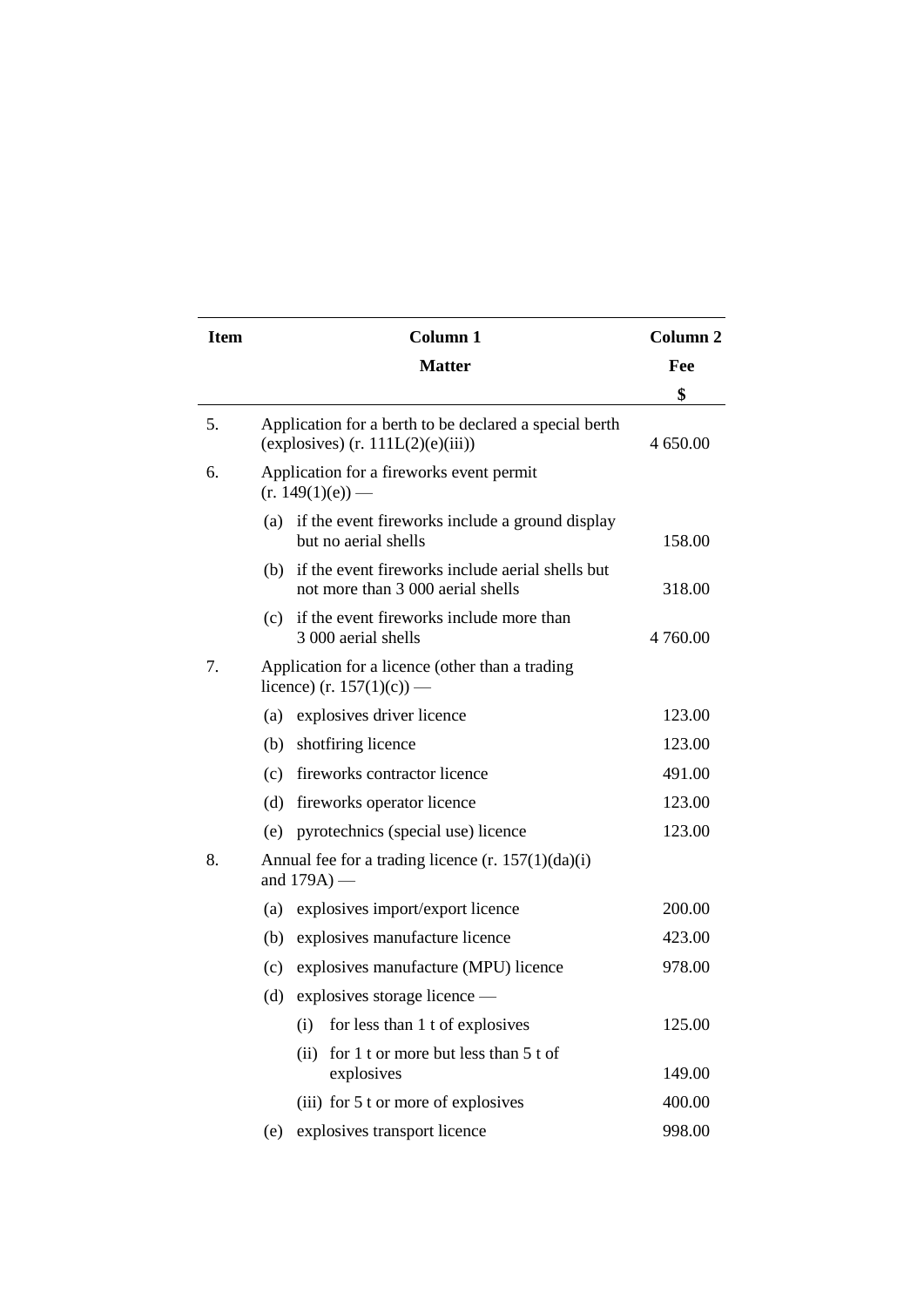| <b>Item</b> | Column 1                                                                                | Column 2                                |
|-------------|-----------------------------------------------------------------------------------------|-----------------------------------------|
|             | <b>Matter</b>                                                                           | Fee                                     |
|             |                                                                                         | \$                                      |
|             | explosives supply licence<br>(f)                                                        | 67.50                                   |
| 9.          | Application for renewal of a licence (other than a<br>trading licence) $(r. 173(3)(i))$ | The fee in<br>item 7 for<br>the licence |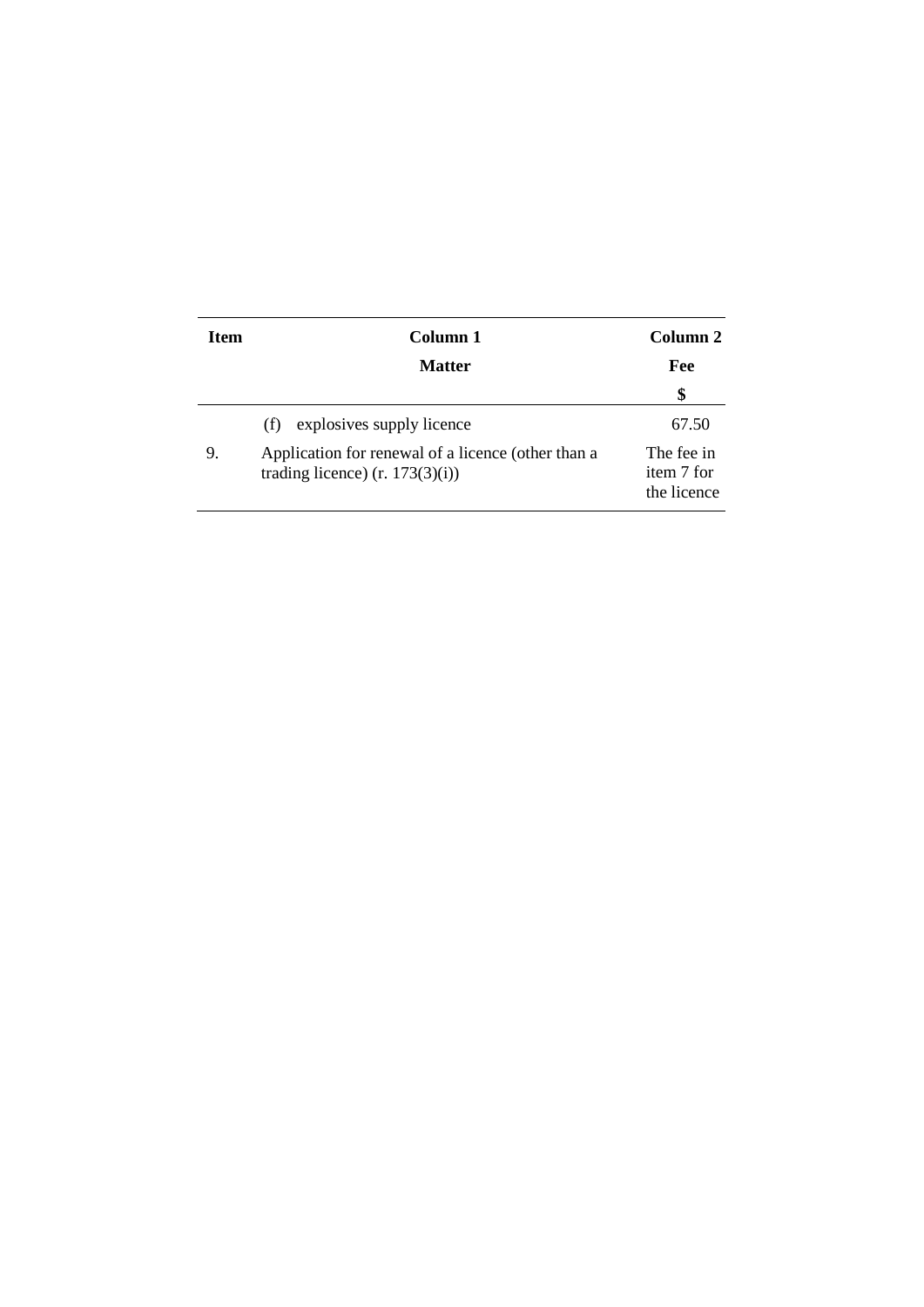## **Part 3 —** *Dangerous Goods Safety (Major Hazard Facilities) Regulations 2007* **amended**

#### **7. Regulations amended**

This Part amends the *Dangerous Goods Safety (Major Hazard Facilities) Regulations 2007*.

#### **8. Schedule 3 replaced**

Delete Schedule 3 and insert:

## **Schedule 3 — Fees**

[r. 26, 33 and 34]

#### **1. Fees for approval of safety reports (r. 26)**

The relevant fee to be paid under regulation 26 for an application for approval of a safety report for a major hazard facility is the fee in the Table relevant to the class of the facility.

| Class of facility under r. 33 | Fee $(\$)$ |
|-------------------------------|------------|
| Class A                       | 110 000    |
| Class B                       | 90 000     |
| Class C                       | 90 000     |
| Class D                       | 20 000     |

**Table**

#### **2. Annual fees for major hazard facilities (r. 34)**

The relevant annual fee to be paid under regulation 34 in respect of a major hazard facility is the fee in the Table relevant to the class of the facility.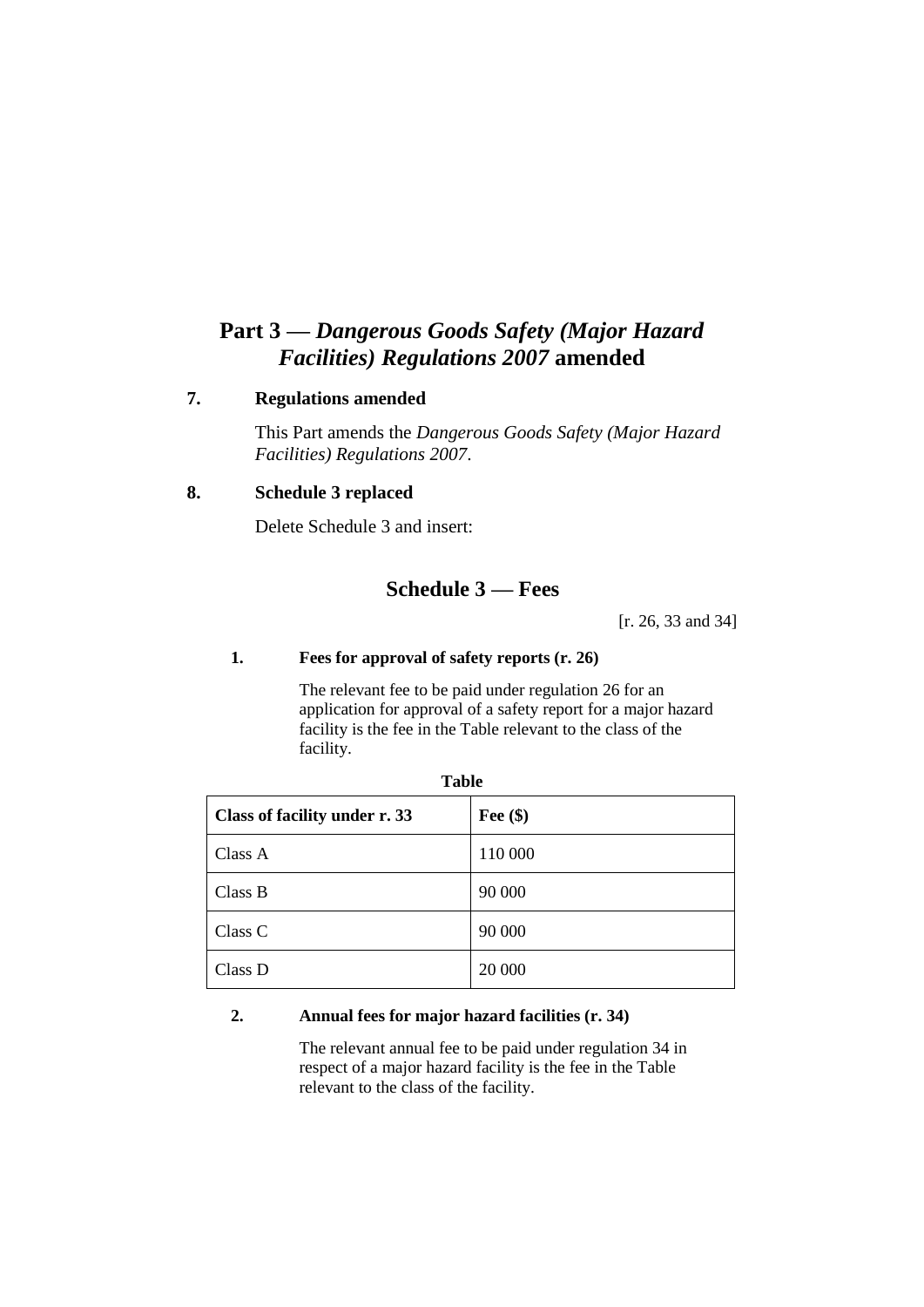| <b>Table</b>                  |            |  |  |
|-------------------------------|------------|--|--|
| Class of facility under r. 33 | Fee $(\$)$ |  |  |
| Class A                       | 110 000    |  |  |
| Class B                       | 90 000     |  |  |
| Class C                       | 90 000     |  |  |
| Class D                       | 20 000     |  |  |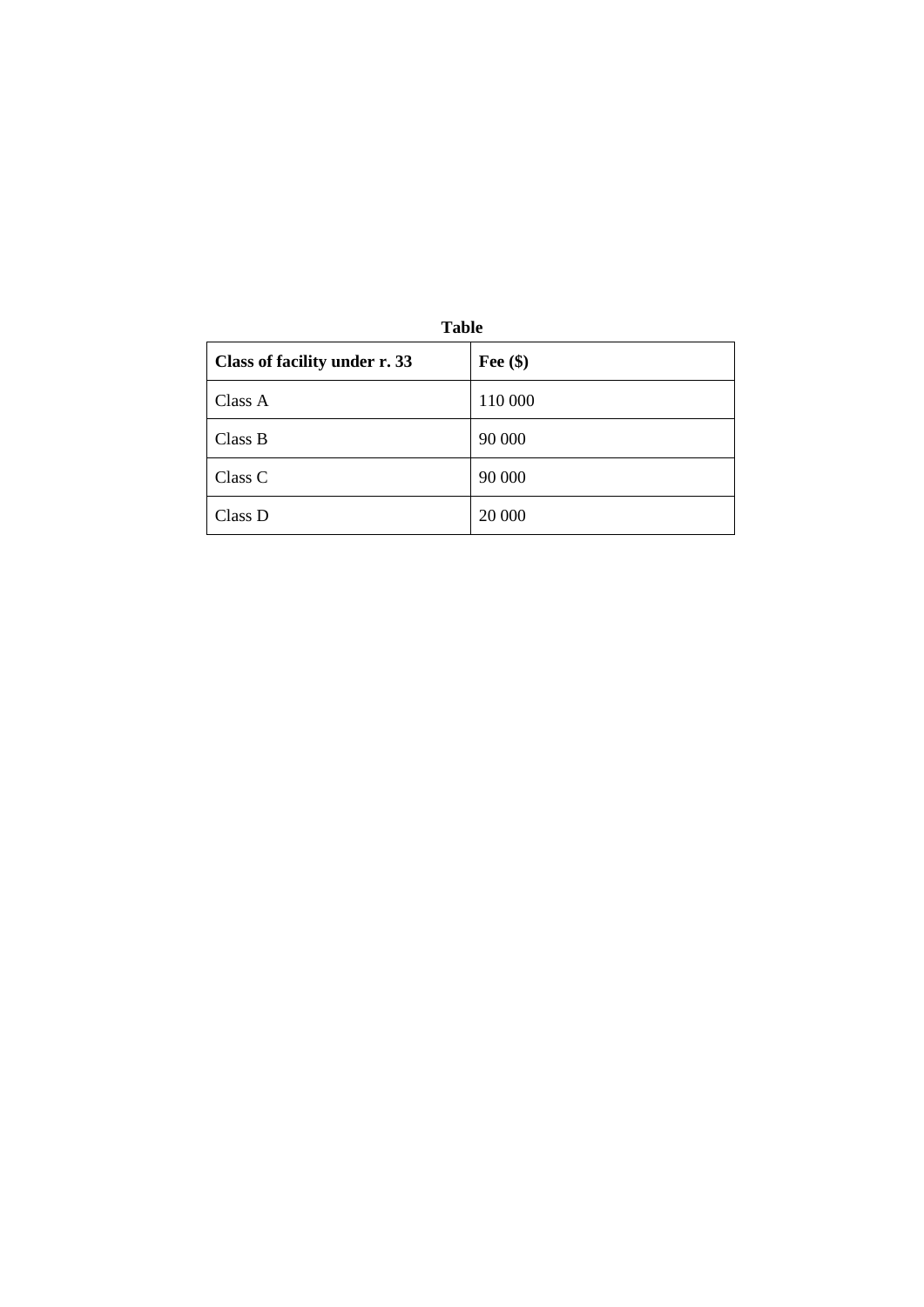# **Part 4 —** *Dangerous Goods Safety (Road and Rail Transport of Non-explosives) Regulations 2007* **amended**

### **9. Regulations amended**

This Part amends the *Dangerous Goods Safety (Road and Rail Transport of Non-explosives) Regulations 2007*.

### **10. Regulation 272 replaced**

Delete regulation 272 and insert:

#### **272. Fees prescribed**

The fees payable under these regulations are prescribed in the Table.

| <b>Item</b> | Column 1                                                                                                                     | <b>Column 2</b> |
|-------------|------------------------------------------------------------------------------------------------------------------------------|-----------------|
|             | <b>Application</b>                                                                                                           | Fee             |
|             |                                                                                                                              | \$              |
| 1.          | Application for approval or<br>variation of approval $(r. 194(1)(b))$                                                        | 309.00          |
| 2.          | Application for, or for renewal<br>$\alpha f =$                                                                              |                 |
|             | a dangerous goods driver<br>(a)<br>licence, for each year or part of<br>a year of the term of the<br>licence $(r. 218(2)(e)$ |                 |
|             | and $223(2)(e)$ )                                                                                                            | 24.60           |

| ×<br>۰.<br>v<br>۰.<br>I |
|-------------------------|
|-------------------------|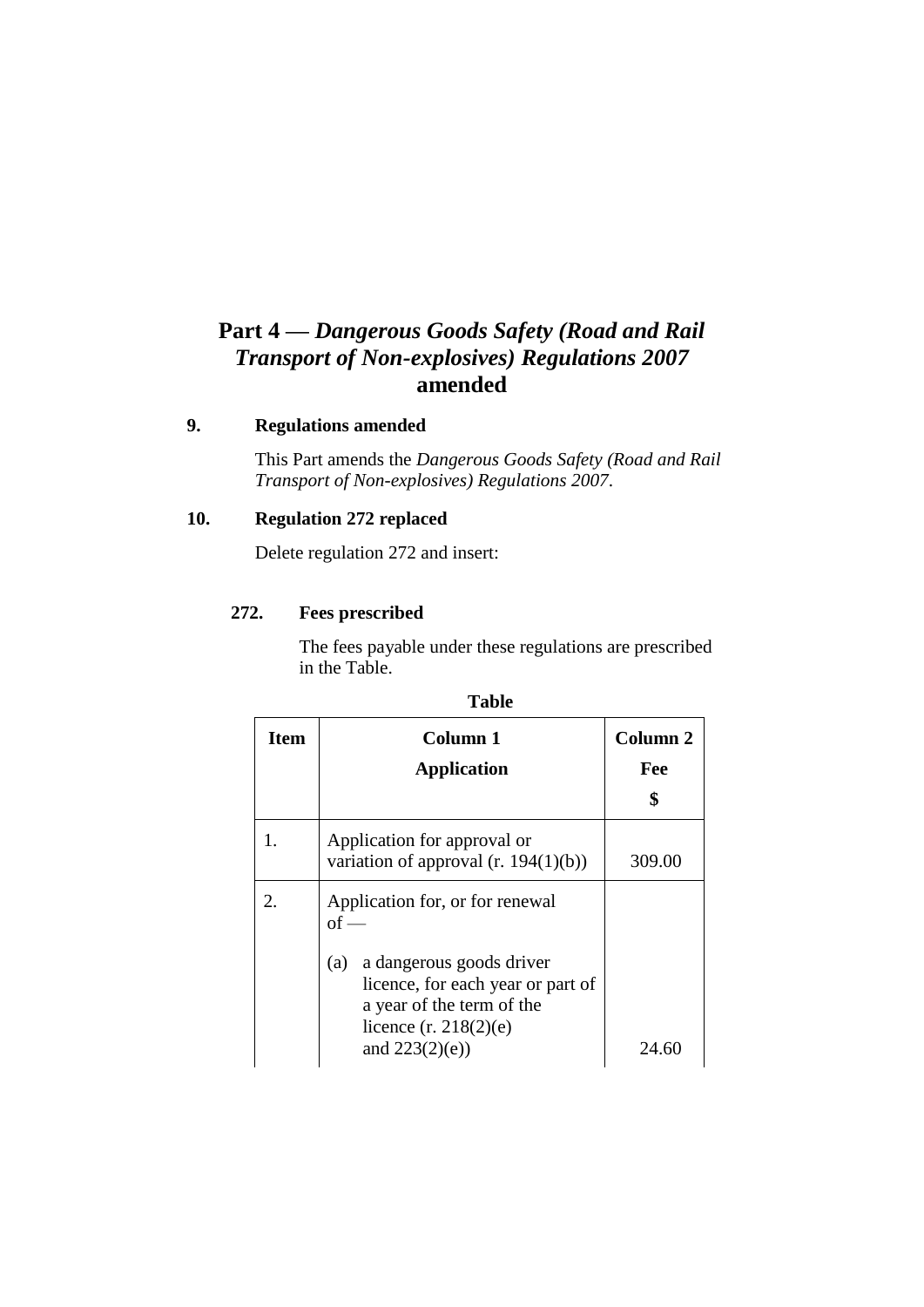| Item | Column 1<br><b>Application</b>                                                                                                           | Column 2<br>Fee |
|------|------------------------------------------------------------------------------------------------------------------------------------------|-----------------|
|      | a dangerous goods vehicle<br>(b)<br>licence, for each year or part of<br>a year of the term of the<br>licence $(r. 230(4)$ and $233(3))$ | 155.40          |

# **11. Regulation 272AA deleted**

Delete regulation 272AA.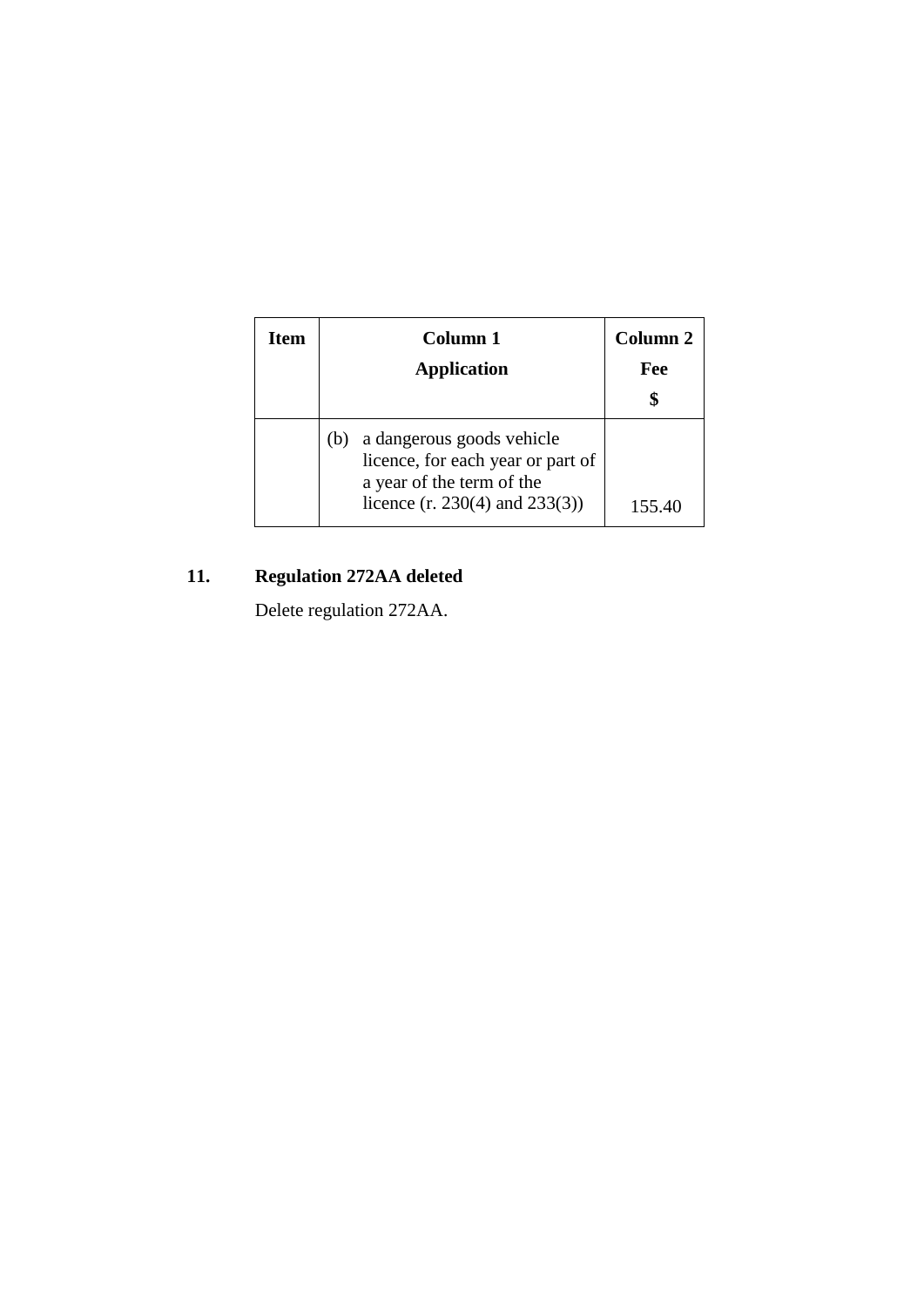# **Part 5 —** *Dangerous Goods Safety (Security Sensitive Ammonium Nitrate) Regulations 2007* **amended**

#### **12. Regulations amended**

This Part amends the *Dangerous Goods Safety (Security Sensitive Ammonium Nitrate) Regulations 2007*.

### **13. Regulation 52 deleted**

Delete regulation 52.

### **14. Schedule 1 replaced**

Delete Schedule 1 and insert:

## **Schedule 1 — Annual fees**

|             |     |                                                       | [r. 3]     |
|-------------|-----|-------------------------------------------------------|------------|
| <b>Item</b> |     | <b>Annual fee</b>                                     | Fee $(\$)$ |
| 1.          |     | Annual fee for a licence $(r. 30(1)(c)$ and $46A$ ) — |            |
|             | (a) | SSAN import/export licence                            | 200.00     |
|             | (b) | <b>SSAN</b> manufacture licence                       | 374.00     |
|             | (c) | SSAN storage licence                                  | 176.00     |
|             | (d) | <b>SSAN</b> transport licence                         | 188.00     |
|             | (e) | SSAN supply licence                                   | 162.00     |
|             | (f) | <b>SSAN</b> fertiliser licence                        | 62.00      |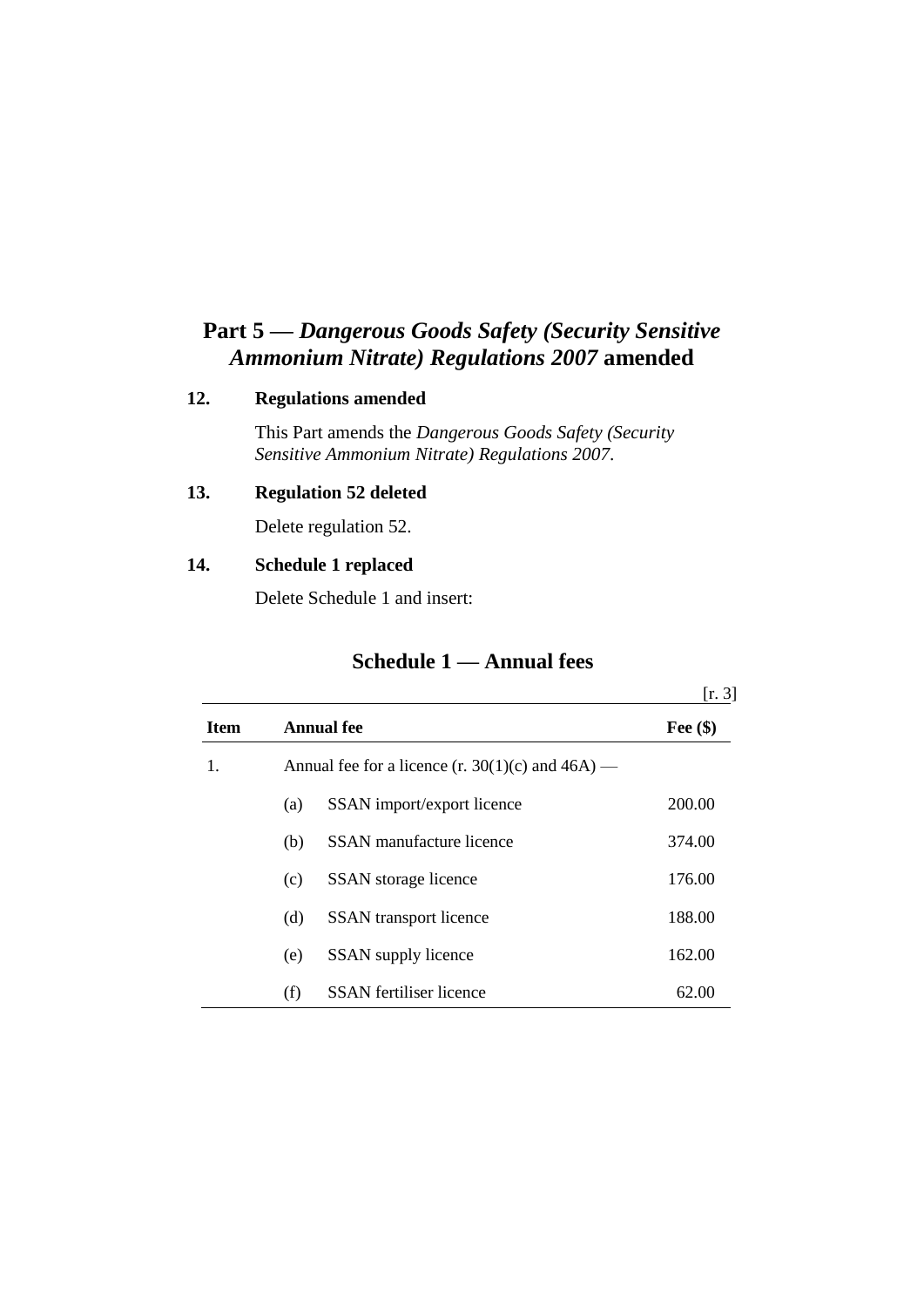## **Part 6 —** *Dangerous Goods Safety (Storage and Handling of Non-explosives) Regulations 2007* **amended**

#### **15. Regulations amended**

This Part amends the *Dangerous Goods Safety (Storage and Handling of Non-explosives) Regulations 2007*.

#### **16. Regulation 44B deleted**

Delete regulation 44B.

#### **17. Schedule 5 amended**

(1) Delete the reference after the heading to Schedule 5 and insert:

[r. 26, 27, 29 and 44A]

(2) In Schedule 5 clause 2 delete the Table and insert:

| <b>Item</b> | <b>Maximum quantity of dangerous goods</b><br>specified in the licence for the site | Fee<br>(\$) |
|-------------|-------------------------------------------------------------------------------------|-------------|
|             | Less than $50000$ kg or L                                                           | 234.00      |
|             | 50 000 kg or L or more                                                              | 780 OC      |

#### **Table**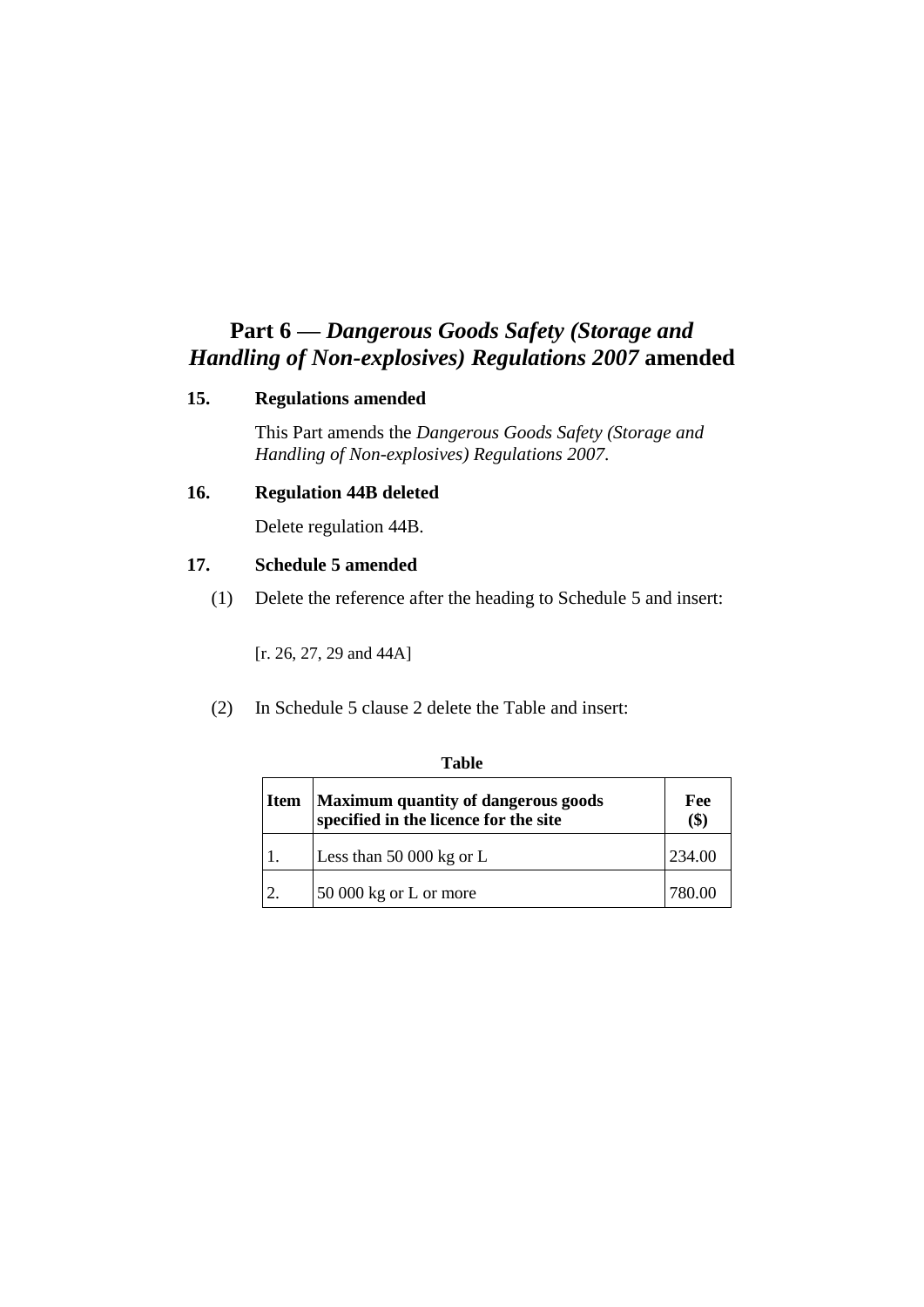# **Part 7 —** *Mines Safety and Inspection Regulations 1995* **amended**

### **18. Regulations amended**

This Part amends the *Mines Safety and Inspection Regulations 1995*.

## **19. Regulation 2.33A deleted**

Delete regulation 2.33A.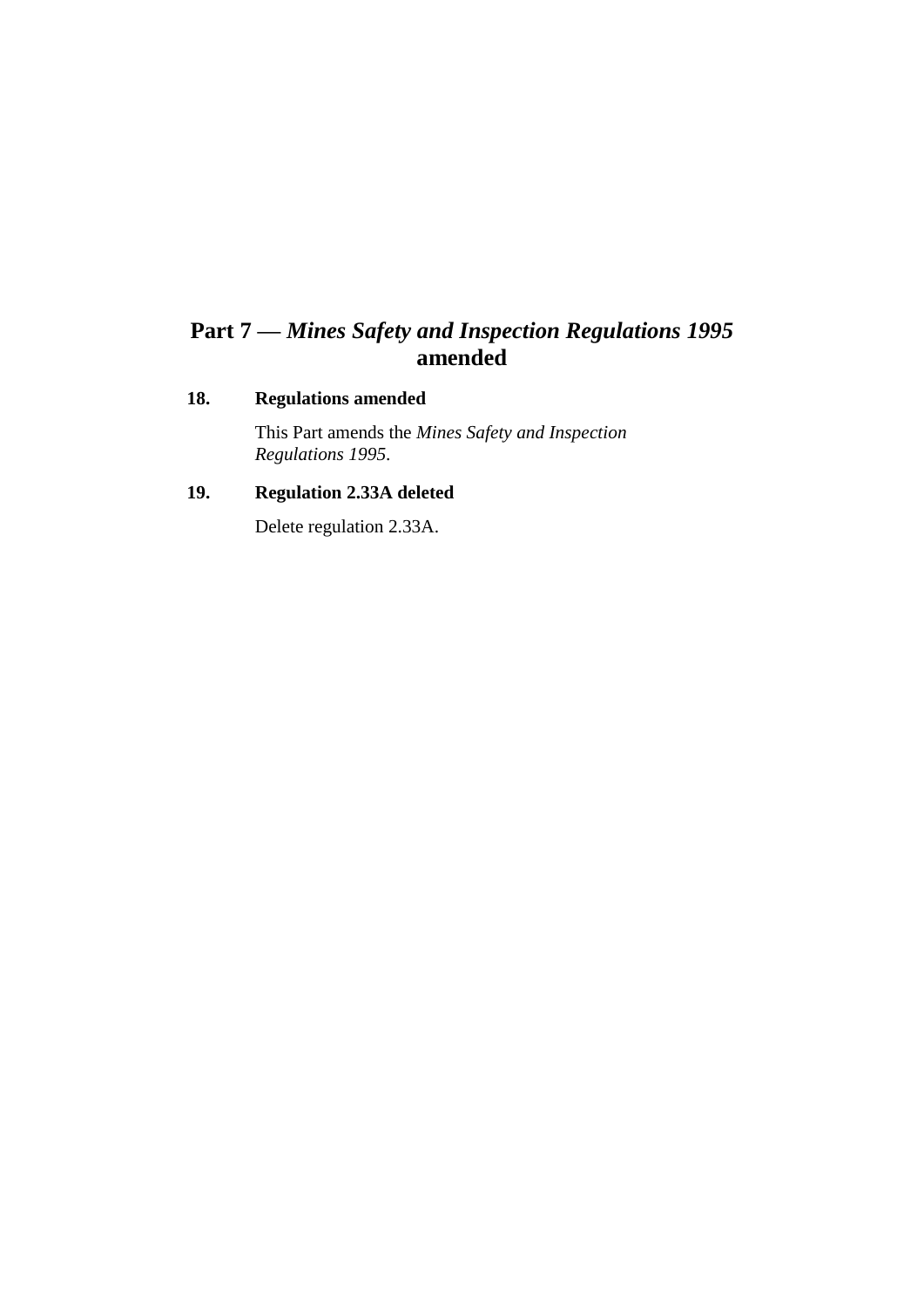## **Part 8 —** *Mining Regulations 1981* **amended**

### **20. Regulations amended**

This Part amends the *Mining Regulations 1981*.

## **21. Schedule 2 replaced**

Delete Schedule 2 and insert:

## **Schedule 2 — Fees and rents**

[r. 2, 4D(2), 16C(2), 23BA(2), 25B, 28A(1), 64(1b), (1C) and (8), 84D, 109(1), (3) and (3A), 121(2), 163(2) and (4) and 165(7)(f)]

|                                                            | <b>Item Description</b><br>Annual rent of existing exploration licence<br>per square kilometre or part of 1 square<br>kilometre — |         |                                                                     | \$     |  |
|------------------------------------------------------------|-----------------------------------------------------------------------------------------------------------------------------------|---------|---------------------------------------------------------------------|--------|--|
| 1.                                                         |                                                                                                                                   |         |                                                                     |        |  |
|                                                            | (a)                                                                                                                               | licence | for years 1 to 7 of the term of the                                 | 65.50  |  |
|                                                            | (b)                                                                                                                               |         | for year 8, and each subsequent year, of<br>the term of the licence | 218.00 |  |
| 2.<br>Annual rent of graticular exploration<br>$licence$ — |                                                                                                                                   |         |                                                                     |        |  |
|                                                            | (a)                                                                                                                               |         | 1 block licence applied for after<br>1 July 1999                    | 406.00 |  |
|                                                            | all other licences, per block —<br>(b)                                                                                            |         |                                                                     |        |  |
|                                                            |                                                                                                                                   | (i)     | for years 1 to 3 of the term of the<br>licence                      | 146.00 |  |
|                                                            |                                                                                                                                   | (ii)    | for years 4 and 5 of the term of<br>the licence                     | 262.00 |  |
|                                                            |                                                                                                                                   | (iii)   | for years 6 and 7 of the term of<br>the licence                     | 358.00 |  |
|                                                            |                                                                                                                                   | (iv)    | for year 8, and each subsequent<br>year, of the term of the licence | 677.00 |  |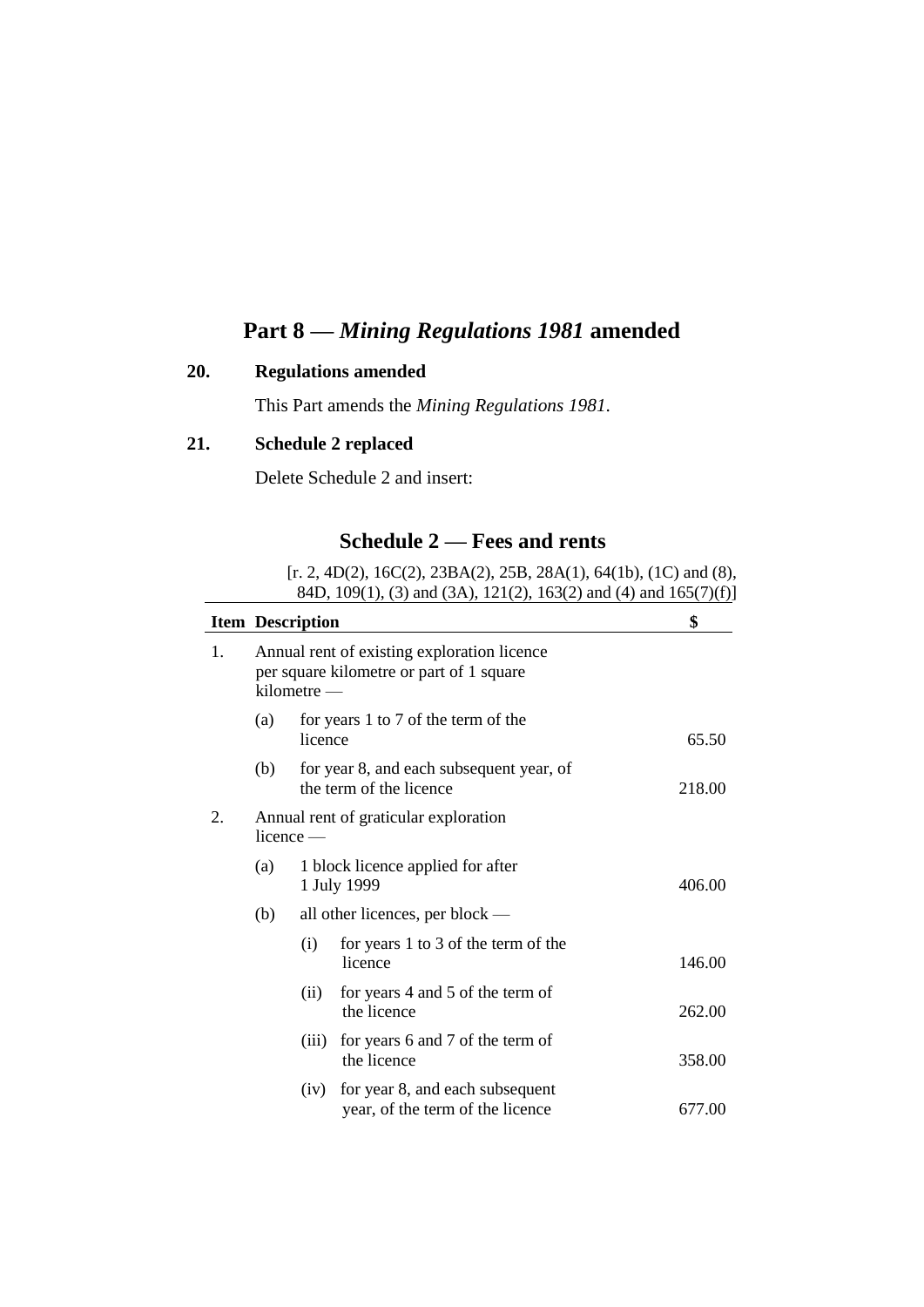|     | <b>Item Description</b>                                                                                                                                                                                                                                               | \$                                                                                               |        |  |  |
|-----|-----------------------------------------------------------------------------------------------------------------------------------------------------------------------------------------------------------------------------------------------------------------------|--------------------------------------------------------------------------------------------------|--------|--|--|
| 3.  |                                                                                                                                                                                                                                                                       | Annual rent of general purpose lease per<br>hectare or part of 1 hectare                         | 19.70  |  |  |
| 4.  |                                                                                                                                                                                                                                                                       | Annual rent of miscellaneous licence per<br>hectare or part of 1 hectare —                       |        |  |  |
|     | (a)                                                                                                                                                                                                                                                                   | for the purpose referred to in<br>regulation 42B(ia)                                             | 0.60   |  |  |
|     | (b)                                                                                                                                                                                                                                                                   | for any other purpose                                                                            | 19.70  |  |  |
| 5.  |                                                                                                                                                                                                                                                                       | Annual rent of prospecting licence per hectare<br>or part of 1 hectare (minimum \$33.00)         | 3.30   |  |  |
| 6.  | Annual rent of retention licence per hectare or<br>part of 1 hectare                                                                                                                                                                                                  |                                                                                                  |        |  |  |
| 7.  | Annual rent of lease granted under the Mining<br>Act 1904, either pursuant to or continued in<br>force by virtue of an agreement scheduled to,<br>incorporated in, or appearing in an Act or a<br>variation of such an agreement, per hectare or<br>part of 1 hectare | 22.00                                                                                            |        |  |  |
| 8.  | Annual rent of mining lease per hectare or<br>part of 1 hectare                                                                                                                                                                                                       | 22.00                                                                                            |        |  |  |
| 9.  | Annual rent of mining lease per hectare or<br>part of 1 hectare where the lease is restricted<br>under section 110 to minerals dissolved in<br>$brine -$                                                                                                              |                                                                                                  |        |  |  |
|     | (a)                                                                                                                                                                                                                                                                   | for years 1 to 5 of the initial term of the<br>lease                                             | 2.60   |  |  |
|     | (b)                                                                                                                                                                                                                                                                   | for year 6, and each subsequent year, of<br>the initial term of the lease                        | 5.20   |  |  |
|     | (c)                                                                                                                                                                                                                                                                   | if the lease is renewed or further<br>renewed, for each year of the further<br>term of the lease | 5.20   |  |  |
| 10. |                                                                                                                                                                                                                                                                       | Application fee for -                                                                            |        |  |  |
|     | (a)                                                                                                                                                                                                                                                                   | exploration licence —                                                                            |        |  |  |
|     |                                                                                                                                                                                                                                                                       | 1 block<br>(i)                                                                                   | 414.00 |  |  |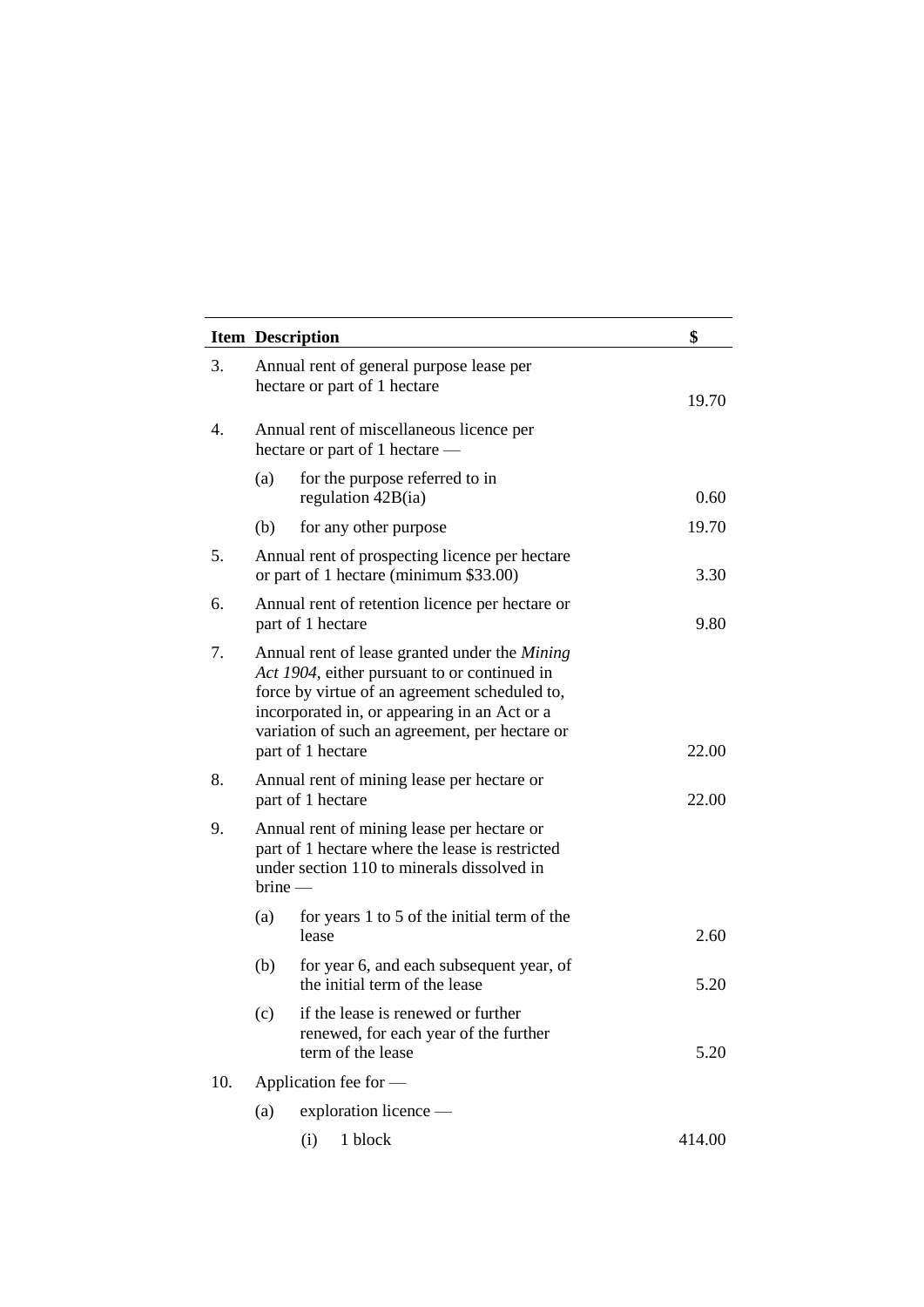|     | <b>Item Description</b>                                                                                       |                                                         |            | \$       |
|-----|---------------------------------------------------------------------------------------------------------------|---------------------------------------------------------|------------|----------|
|     |                                                                                                               | (ii)<br>more than 1 block                               |            | 1 660.00 |
|     | (b)                                                                                                           | general purpose lease                                   |            | 579.00   |
|     | (c)                                                                                                           | mining lease                                            |            | 579.00   |
|     | (d)                                                                                                           | miscellaneous licence                                   |            | 579.00   |
|     | (e)                                                                                                           | permit under section 40E                                | r. $4D(2)$ | 99.00    |
|     | (f)                                                                                                           | prospecting licence                                     |            | 393.00   |
|     | (g)                                                                                                           | retention licence                                       |            | 951.00   |
| 11. | status                                                                                                        | Application fee for approval of retention               |            | 345.00   |
| 12. |                                                                                                               | Copy of all or part of document or report<br>(per copy) | r. 25B     | 11.10    |
| 13. |                                                                                                               | Copy of $-$                                             |            |          |
|     | (a)                                                                                                           | entry in the register (per tenement)                    | r. 84D     | 10.60    |
|     | (b)                                                                                                           | dealing or other instrument (per<br>tenement)           | r. 84D     | 11.10    |
| 14. |                                                                                                               | Certification of a document                             | r. 109     | 8.70     |
| 15. |                                                                                                               | Exemption from expenditure conditions —                 |            |          |
|     | (a)                                                                                                           | 1 year exemption for $-$                                |            |          |
|     |                                                                                                               | prospecting licence<br>(i)                              | r. 54      | 428.00   |
|     |                                                                                                               | exploration licence<br>(ii)                             | r. 54      | 510.00   |
|     |                                                                                                               | mining lease<br>(iii)                                   | r. 54      | 397.00   |
|     | (b)                                                                                                           | 5 year exemption for mining lease                       | r. 54      | 1 990.00 |
| 16. |                                                                                                               | Issue of $-$                                            |            |          |
|     | (a)                                                                                                           | instrument of licence                                   | s. 116     | 45.50    |
|     | (b)                                                                                                           | miner's right                                           | s. 40C     | 29.50    |
| 17. |                                                                                                               | Partial surrender of a mining tenement                  | r. 45      | 139.00   |
| 18. | Application for permit to enter private land<br>(per lot or location affected - minimum<br>$$36.00$ )<br>r. 5 |                                                         | 9.10       |          |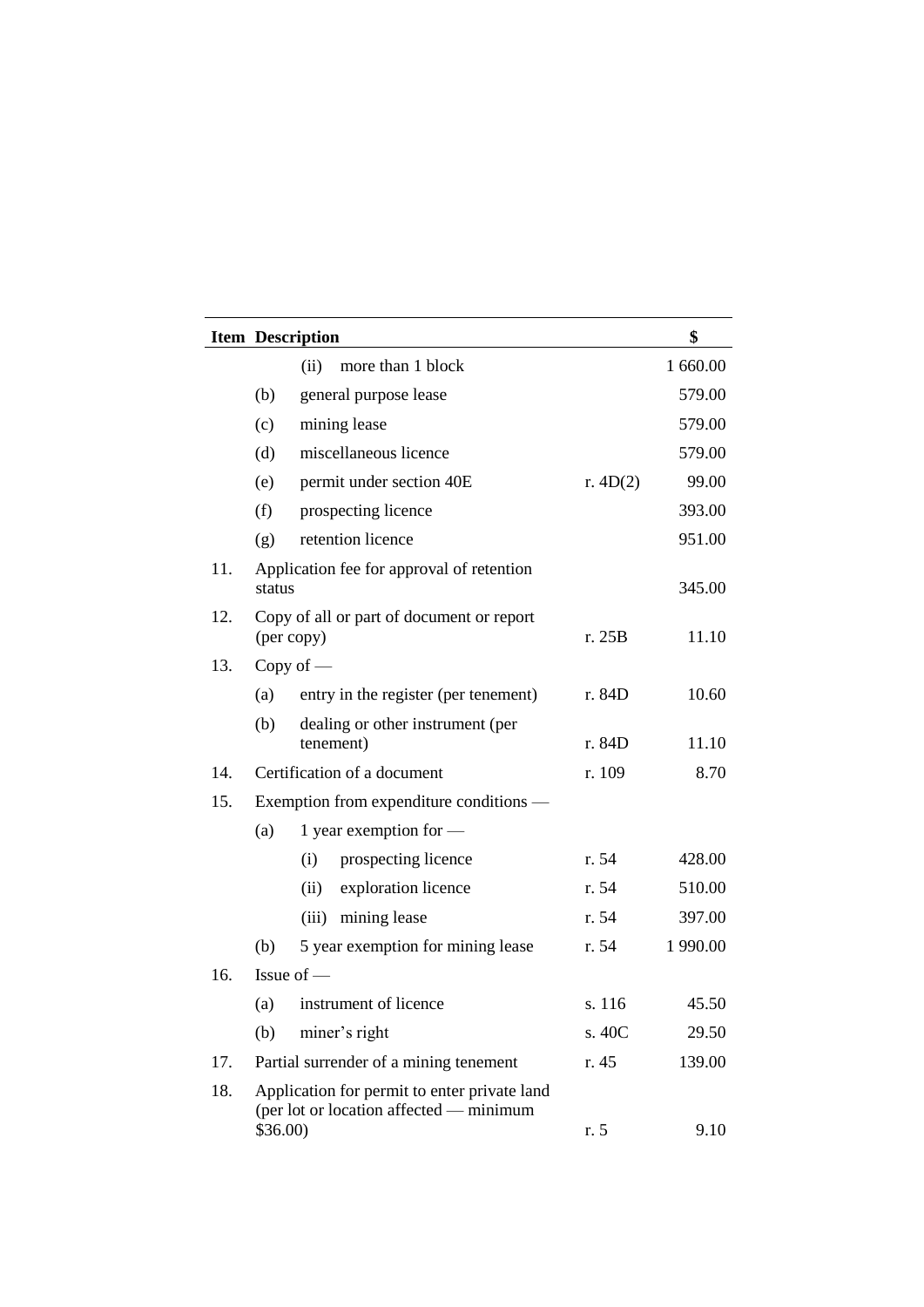|            |         | <b>Item Description</b>                                                                                                                                                                                                                                                                 |            | \$     |
|------------|---------|-----------------------------------------------------------------------------------------------------------------------------------------------------------------------------------------------------------------------------------------------------------------------------------------|------------|--------|
| 19.        | the Act | Private land — application to bring under                                                                                                                                                                                                                                               | r. 8       | 28.00  |
| 20.        |         | Registration or recording of instruments<br>(per tenement affected where applicable) —                                                                                                                                                                                                  |            |        |
|            | (a)     | application for copy document                                                                                                                                                                                                                                                           | r. 105     | 139.00 |
|            | (b)     | caveat                                                                                                                                                                                                                                                                                  | r. 76      | 139.00 |
|            | (c)     | judgment/order of court                                                                                                                                                                                                                                                                 | r. 109     | 139.00 |
|            | (d)     | mortgage                                                                                                                                                                                                                                                                                | r. 77      | 139.00 |
|            | (e)     | notice of seizure                                                                                                                                                                                                                                                                       | r. 109     | 139.00 |
|            | (f)     | tax memorial                                                                                                                                                                                                                                                                            | s. 103C    | 132.00 |
|            | (g)     | transfer of mining tenement                                                                                                                                                                                                                                                             | r. 75      | 139.00 |
|            | (h)     | withdrawal of memorial                                                                                                                                                                                                                                                                  | s. 103C    | 9.10   |
| 21.<br>22. |         | Copy of front page of Form 5, together with<br>either Attachment 1 — "Summary of Mineral<br>Exploration/Mining Activities" or<br>Attachment 2 — "Summary of Prospecting<br>and/or Small Scale Mining Activities", as the<br>case may be<br>Fees relating to proceedings under Parts VII | r. $96(3)$ | 11.10  |
|            |         | and $VIII$ —                                                                                                                                                                                                                                                                            |            |        |
|            | (a)     | for entering a plaint or an application,<br>excluding service fee, but including the<br>issue of summons for each respondent<br>and all necessary witness summonses                                                                                                                     |            | 77.50  |
|            | (b)     | response and all necessary witness<br>summonses                                                                                                                                                                                                                                         |            | 54.00  |
|            | (c)     | all necessary applications and<br>affidavits                                                                                                                                                                                                                                            |            | 7.80   |
|            | (d)     | order made by warden including an<br>order for an injunction                                                                                                                                                                                                                            |            | 23.50  |
|            | (e)     | $copy of$ —                                                                                                                                                                                                                                                                             |            |        |
|            |         | evidence — per page<br>(i)                                                                                                                                                                                                                                                              |            | 11.10  |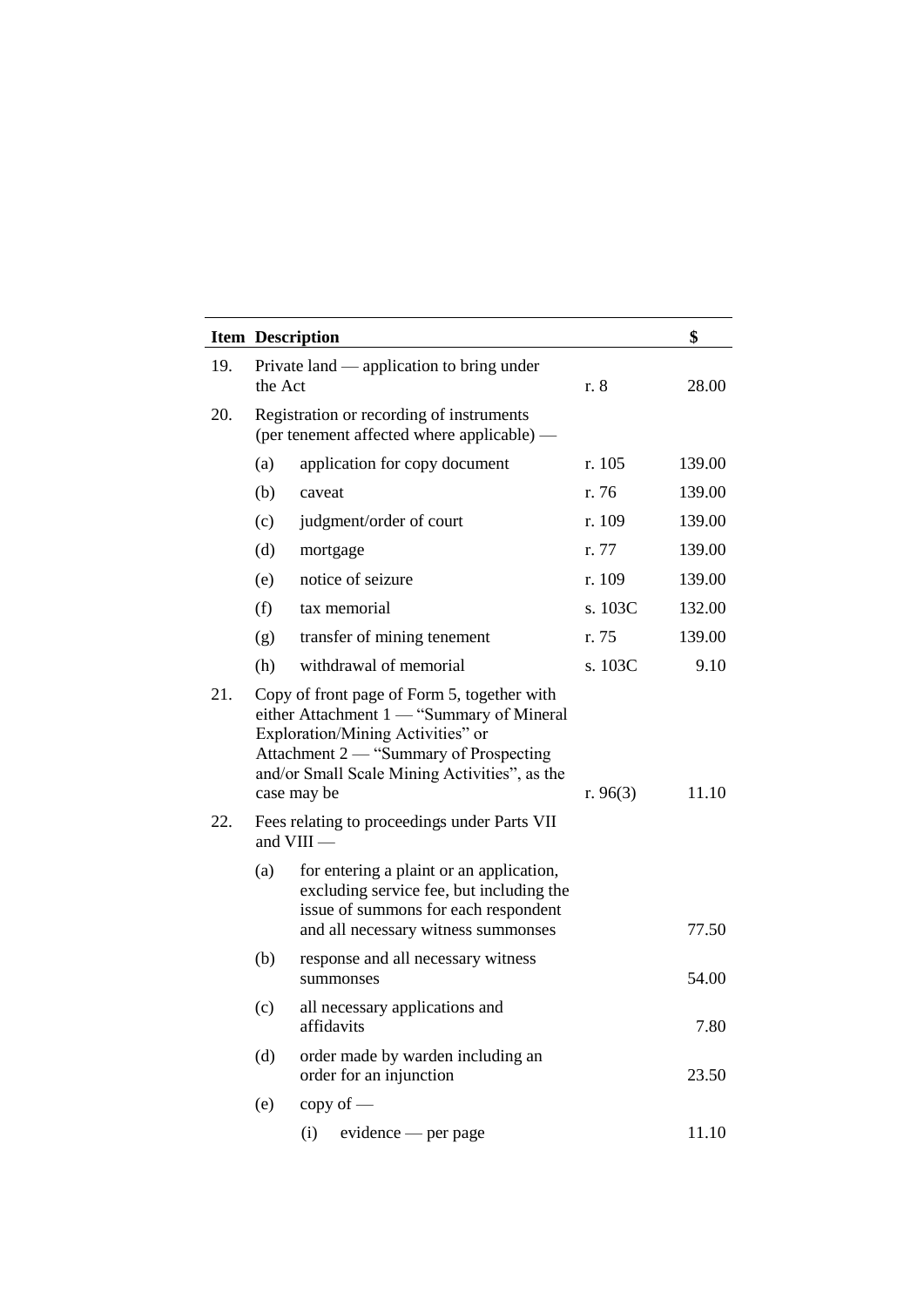| <b>Item Description</b>                             | \$                                                                                                                                                                                                                                         |
|-----------------------------------------------------|--------------------------------------------------------------------------------------------------------------------------------------------------------------------------------------------------------------------------------------------|
| a judgment, decision or order —<br>(ii)<br>per page | 1.50                                                                                                                                                                                                                                       |
| taxation of bill of costs<br>(f)                    | $$0.05$ in each<br>amount of \$1.00 on<br>amount of lodged<br>bill (minimum fee<br>$$10.50$ ) — however<br>where the lodged<br>bill exceeds \$1 000<br>the fee is reduced to<br>$$0.025$ in each<br>\$1.00 for the<br>excess, plus \$50.00 |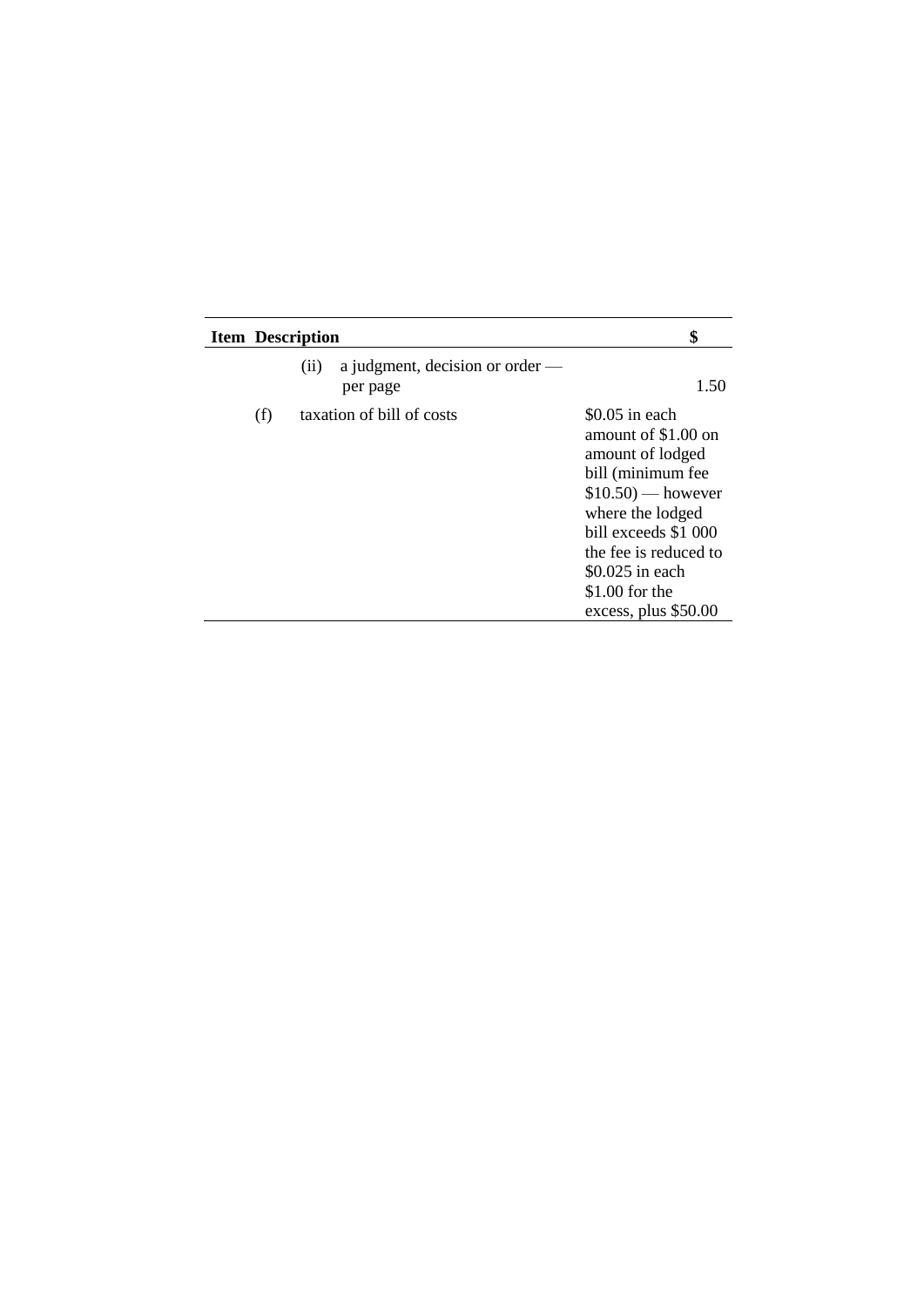# **Part 9 —** *Offshore Minerals Regulations 2010* **amended**

## **22. Regulations amended**

This Part amends the *Offshore Minerals Regulations 2010*.

## **23. Schedule 2 replaced**

Delete Schedule 2 and insert:

|             |                                                             | [r. 20]    |  |
|-------------|-------------------------------------------------------------|------------|--|
| <b>Item</b> | <b>Description</b>                                          | Fee $(\$)$ |  |
| 1.          | Exploration licence —                                       |            |  |
|             | (a)<br>standard block licence application $(s. 56(1))$      | 3 000.00   |  |
|             | tender block licence application $(s. 78(1))$<br>(b)        | 3 000.00   |  |
|             | renewal application $(s. 106(1))$<br>(c)                    | 600.00     |  |
| 2.          | Retention licence —                                         |            |  |
|             | licence application $(s. 139(1))$<br>(a)                    | 3 000.00   |  |
|             | (b)<br>renewal application $(s. 163(1))$                    | 600.00     |  |
| 3.          | Mining licence $-$                                          |            |  |
|             | standard block licence application $(s. 201(1))$<br>(a)     | 3 000.00   |  |
|             | (b)<br>tender block licence application $(s. 222(1))$       | 3 000.00   |  |
|             | renewal application $(s. 240(1))$<br>(c)                    | 600.00     |  |
| 4.          | Works licence -                                             |            |  |
|             | licence application $(s. 272(1))$<br>(a)                    | 3 000.00   |  |
|             | (b)<br>renewal application $(s. 292(1))$                    | 600.00     |  |
| 5.          | 300.00<br>Special purpose consent application $(s. 319(1))$ |            |  |
| 6.          | Inspection of register and documents $(s. 332(1))$<br>26.50 |            |  |

## **Schedule 2 — Fees**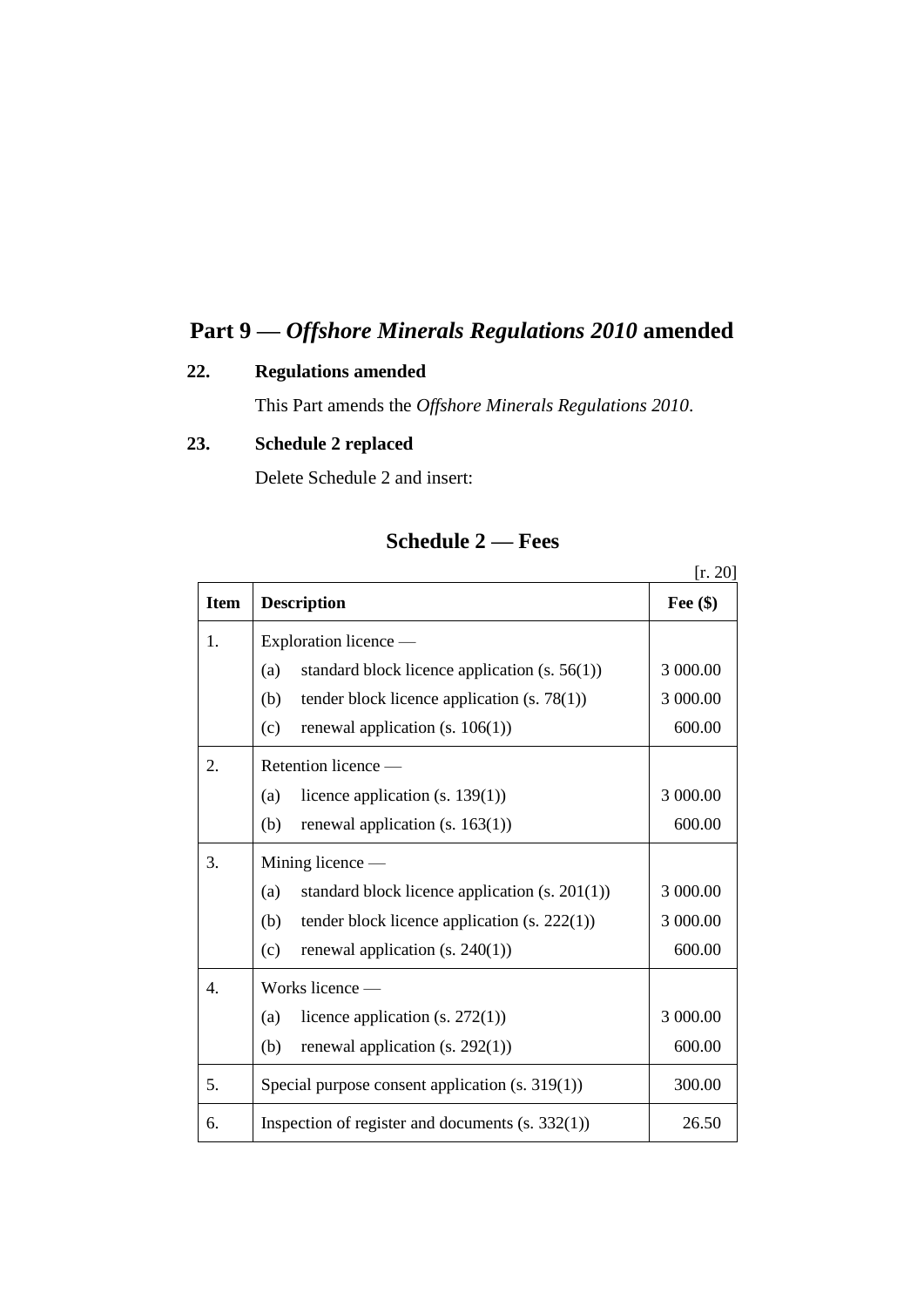| <b>Item</b> | <b>Description</b>                                                     | Fee $(\$)$ |
|-------------|------------------------------------------------------------------------|------------|
| 7.          | Registration of transfer $(s. 338(1)(f))$                              | 69.50      |
| 8.          | Registration of other dealing $(s. 339(1)(d))$                         | 172.00     |
| 9.          | Devolution of licence $(s. 340(1)(d))$                                 | 172.00     |
| 10.         | Caveat $(s. 344)$                                                      | 172.00     |
| 11.         | Certified copy of or extract from register $(s. 357(4))$<br>(per page) | 6.60       |
| 12.         | Certified copy of document $(s. 358(1))$ (per page)                    | 6.90       |
| 13.         | Certificate $(s. 359(1))$                                              | 66.00      |
| 14.         | Approval of transfer application (s. 363(6))                           | 172.00     |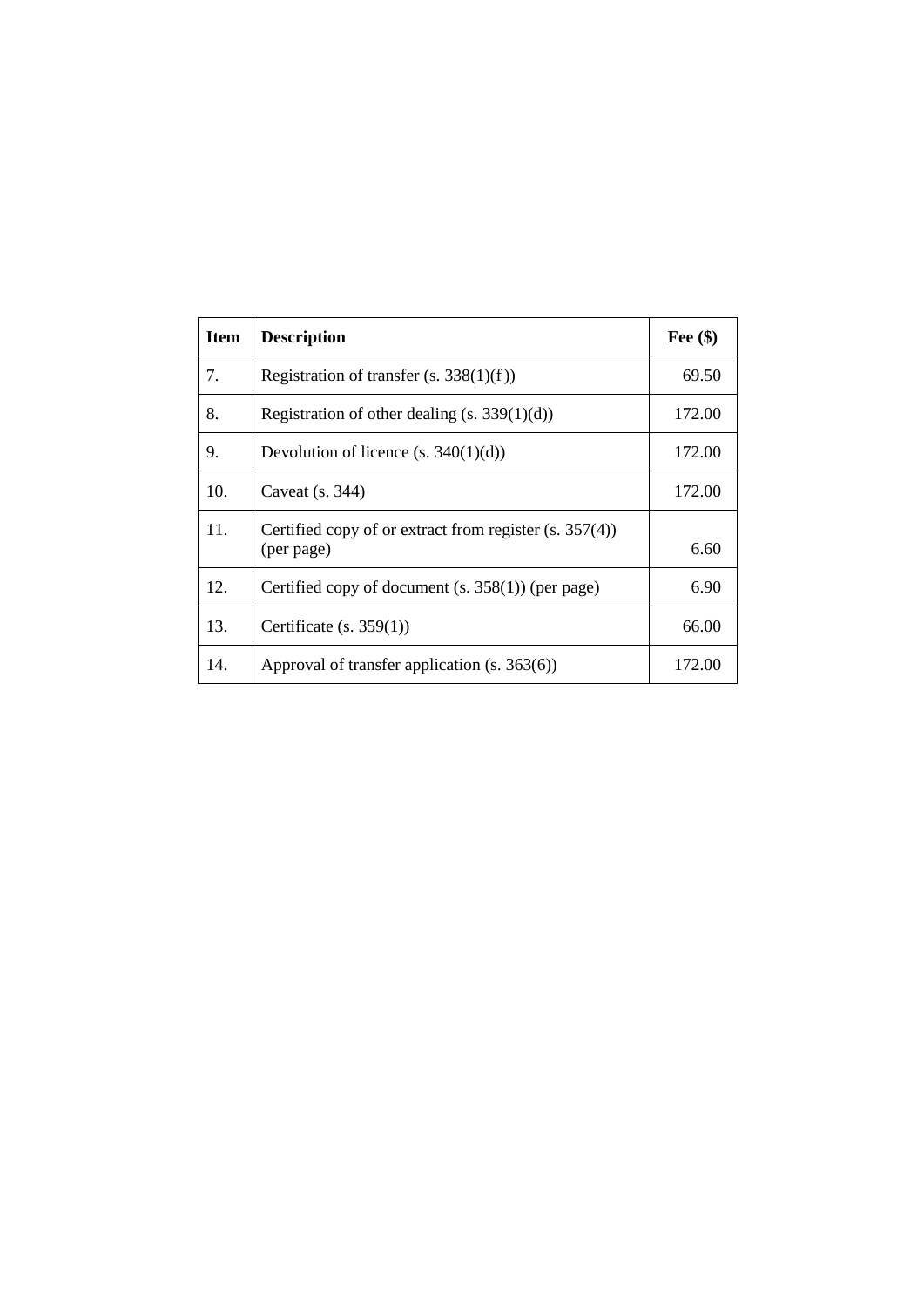# **Part 10 —** *Petroleum and Geothermal Energy Resources (Registration Fees) Regulations 1990* **amended**

#### **24. Regulations amended**

This Part amends the *Petroleum and Geothermal Energy Resources (Registration Fees) Regulations 1990*.

## **25. Regulation 3 amended**

In regulation 3(3) delete "\$9 140.00." and insert:

\$9 550.00.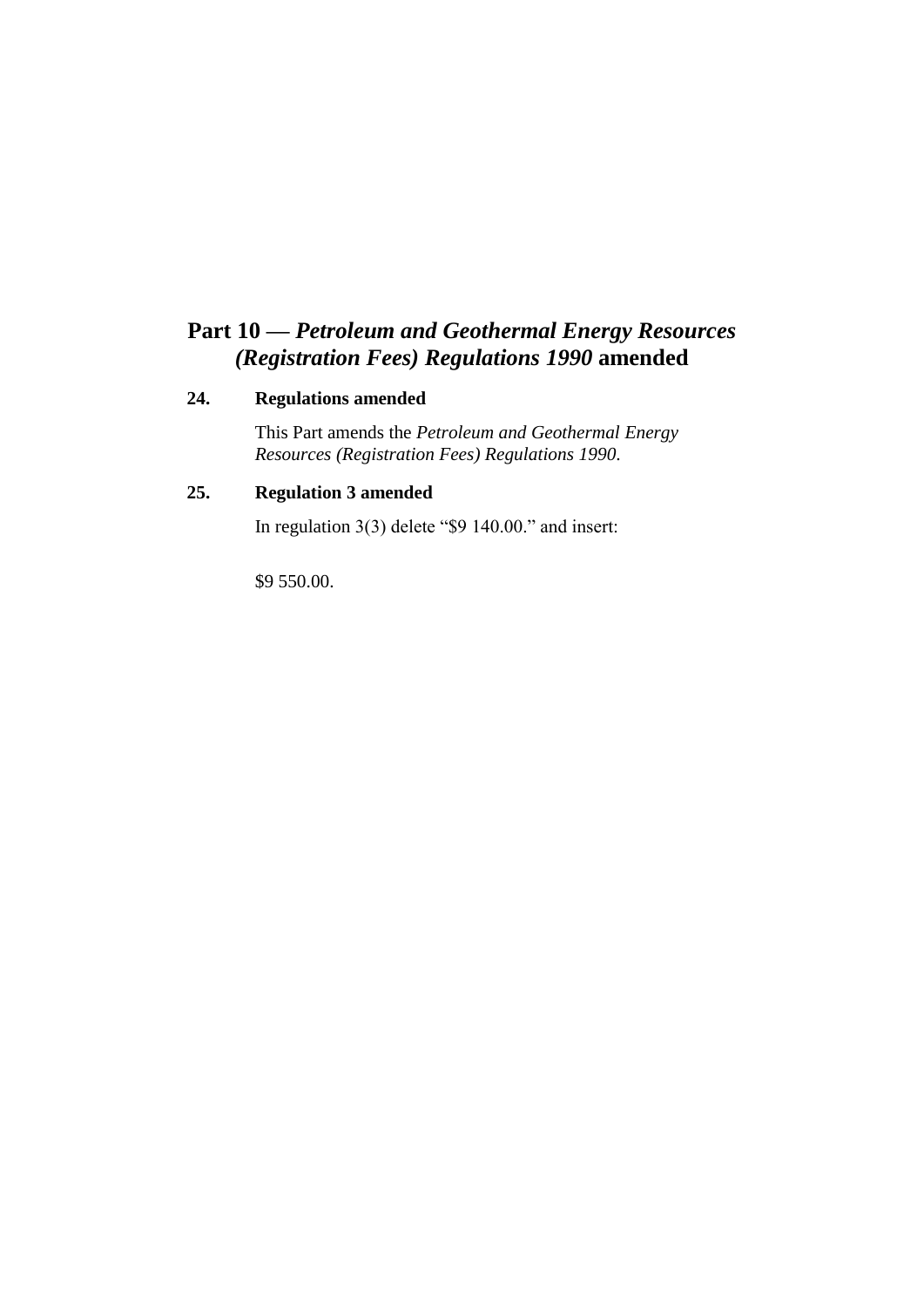# **Part 11 —** *Petroleum and Geothermal Energy Resources Regulations 1987* **amended**

#### **26. Regulations amended**

This Part amends the *Petroleum and Geothermal Energy Resources Regulations 1987*.

## **27. Regulation 3 amended**

In regulation 3(2) delete "\$142.00" and insert:

\$149.00

#### **28. Schedule 1 replaced**

Delete Schedule 1 and insert:

## **Schedule 1 — Prescribed fees**

 $[r. 3(1)]$ 

| Column 1<br><b>Item</b> | Column 2<br><b>Provision of Act</b> | Column 3<br>Amount of prescribed fee<br>$($ \$) |
|-------------------------|-------------------------------------|-------------------------------------------------|
| 1.                      | s. $31(1)(f)$                       | 7 550.00                                        |
| 2.                      | s. $34(1)(a)$                       | 7 190.00                                        |
| 3.                      | s. $37A(2)(e)$                      | 7 190.00                                        |
| 4.                      | s. $40(2)(c)$                       | 7 550.00                                        |
| 5.                      | s. $43B(1)(f)$                      | 7 190.00                                        |
| б.                      | s. $43F(3)(d)$                      | 7 190.00                                        |
| 7.                      | s. $48A(2)(e)$                      | 7 190.00                                        |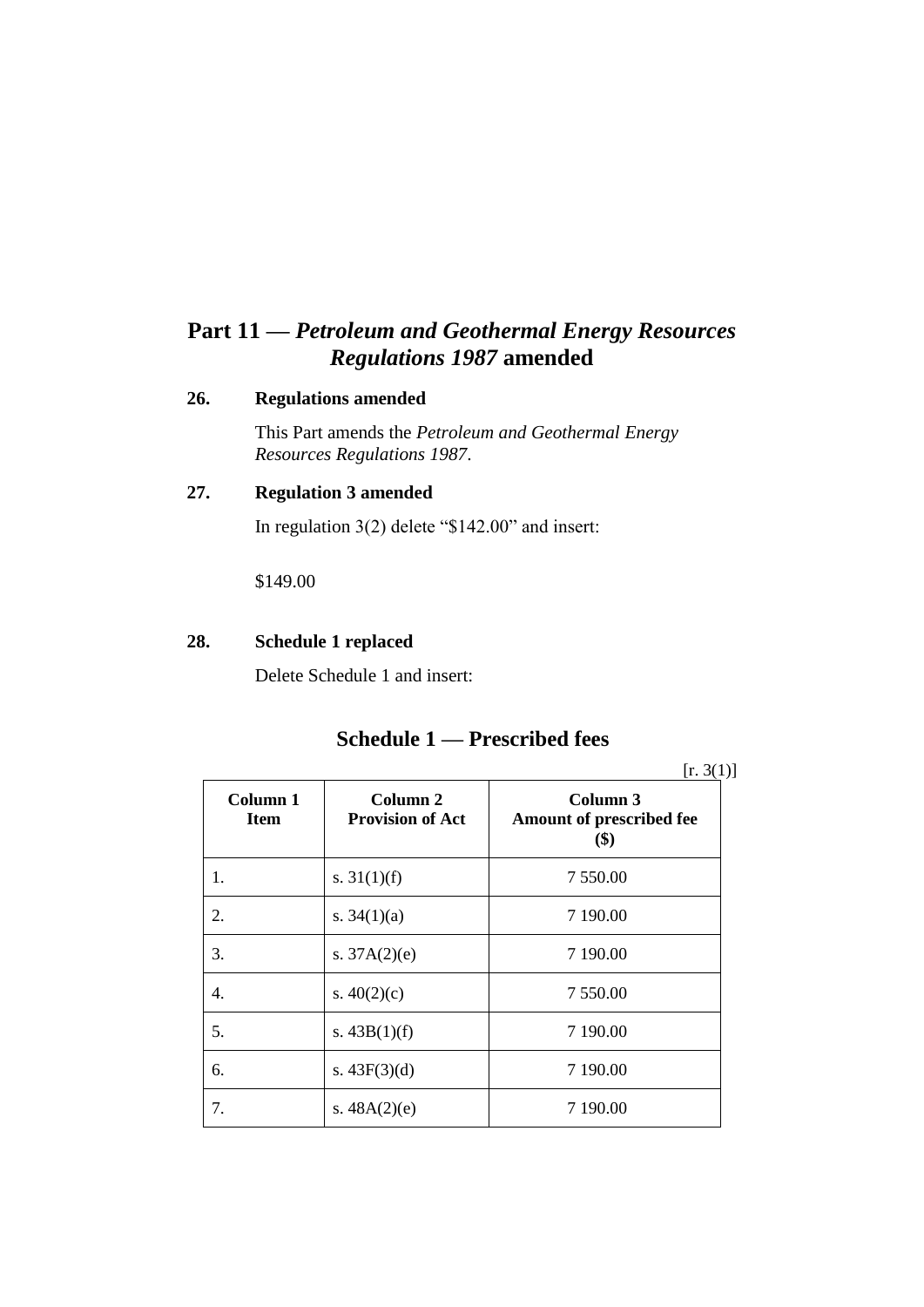| Column <sub>1</sub><br><b>Item</b> | Column <sub>2</sub><br><b>Provision of Act</b> | Column 3<br>Amount of prescribed fee<br>\$) |
|------------------------------------|------------------------------------------------|---------------------------------------------|
| 8.                                 | s. $48CA(3)(d)$                                | 7 190.00                                    |
| 9.                                 | s. $48F(2)(d)$                                 | 7 190.00                                    |
| 10.                                | s. $51(1)(e)$                                  | 7 550.00                                    |
| 11.                                | s. $58(1)(a)$                                  | 7 550.00                                    |
| 12.                                | s. $61(2)(e)$                                  | 7 550.00                                    |
| 13.                                | s. $64(2)(d)$                                  | 7 190.00                                    |
| 14.                                | s. $73(2)$                                     | 142.00                                      |
| 15.                                | s. $73(3)(b)$                                  | 142.00                                      |
| 16.                                | s. $80(1)$                                     | 142.00                                      |
| 17.                                | s. $81(3)$                                     | 142.00                                      |
| 18.                                | s. $105(2)(d)$                                 | 7 550.00                                    |
| 19.                                | s. $137(a)$                                    | 2 400.00                                    |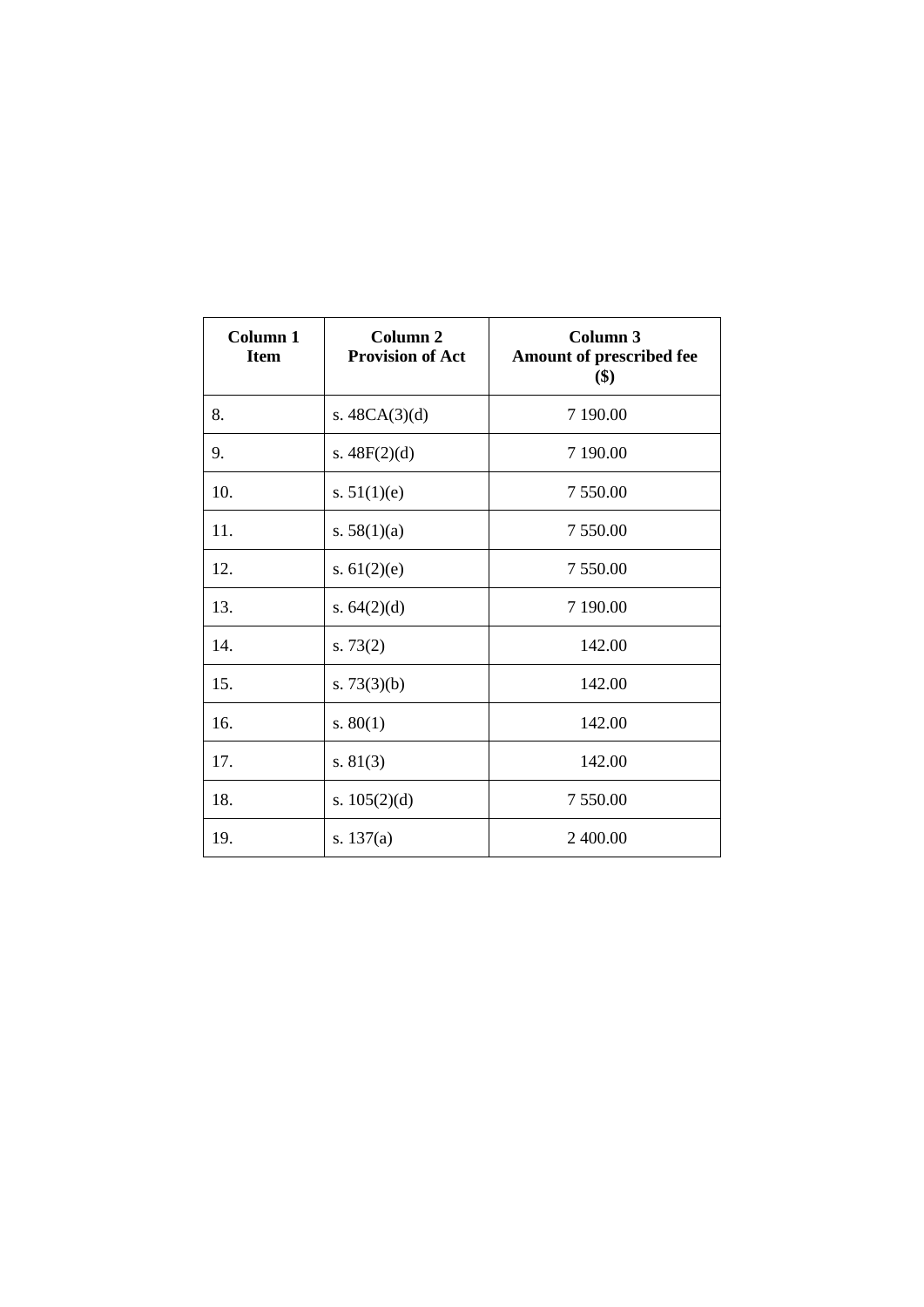# **Part 12 —** *Petroleum and Geothermal Energy Safety Levies Regulations 2011* **amended**

#### **29. Regulations amended**

This Part amends the *Petroleum and Geothermal Energy Safety Levies Regulations 2011*.

### **30. Regulation 5 amended**

In regulation  $5(2)$  and  $(3)(a)$  in the description of the variable "R" delete "\$8 500;" and insert:

\$7 500;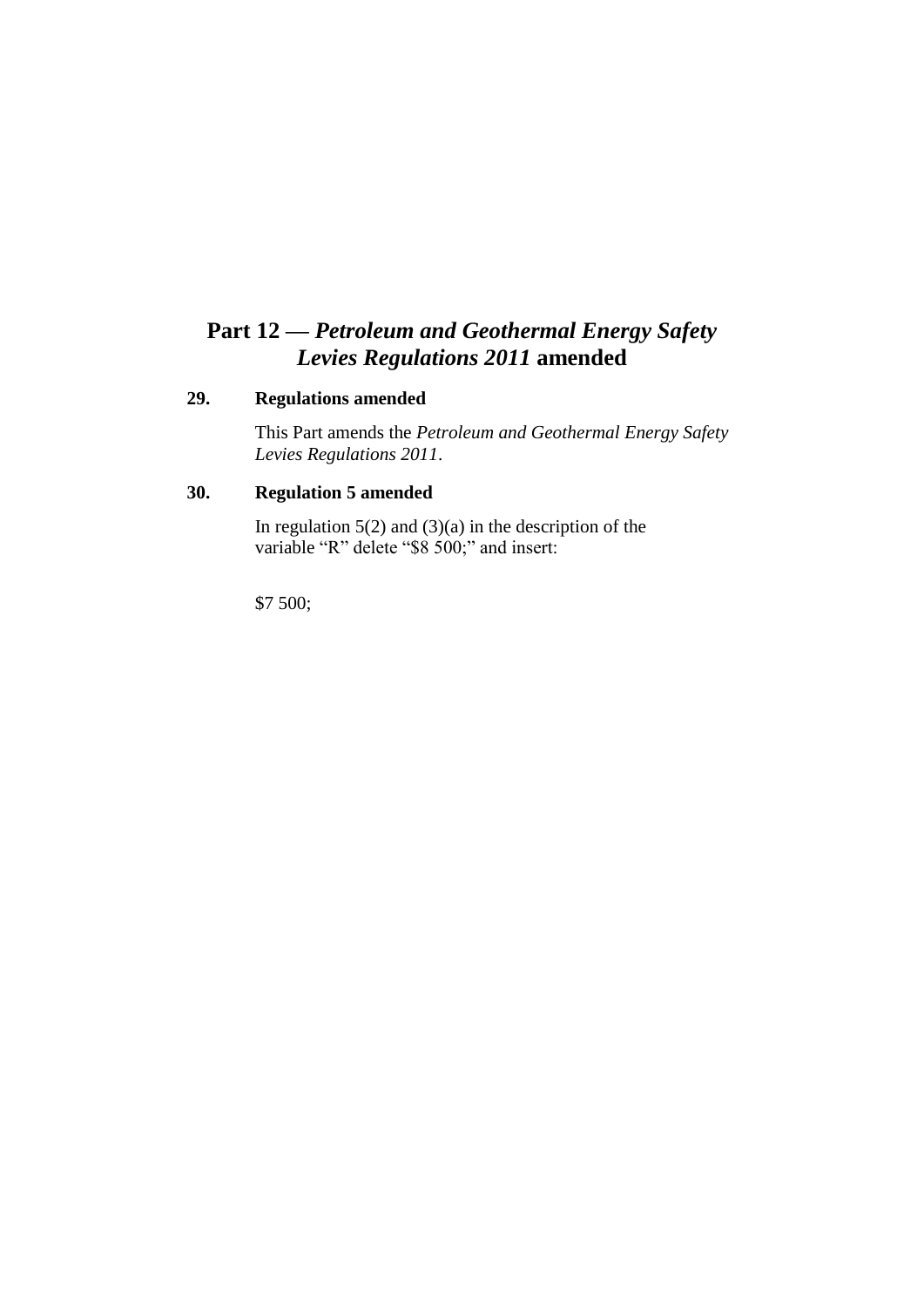# **Part 13 —** *Petroleum Pipelines Regulations 1970* **amended**

### **31. Regulations amended**

This Part amends the *Petroleum Pipelines Regulations 1970*.

## **32. Third Schedule replaced**

Delete the Third Schedule and insert:

|             |                                                                                                 |                            | [r. 4]             |
|-------------|-------------------------------------------------------------------------------------------------|----------------------------|--------------------|
| <b>Item</b> | <b>Purpose</b>                                                                                  | <b>Provision</b><br>of Act | Fee<br>\$)         |
| 1.          | Application for licence                                                                         | s. $8(l)(j)$               | 7 550.00           |
| 2.          | Application for variation of licence                                                            | s. $15(2)(d)$              | 7 550.00           |
| 3.          | Registration of memorandum of<br>transfer and name of transferee                                | s. $44(9)$                 | 142.00             |
| 4.          | Registration as licensee on<br>devolution by operation of law                                   | s. $45(2)$                 | 142.00             |
| 5.          | Application by company licensee for<br>registration of change of name                           | s. $45(3)$                 | 142.00             |
| 6.          | Entry on memorial of registration of<br>approval of dealing                                     | s. $47(12)$                | 142.00             |
| 7.          | Inspection of register                                                                          | s. $52(1)$                 | 142.00             |
| 8.          | Copies of or extracts from the<br>register or of or from an instrument<br>certified by Minister | s. 53(2)                   | 149.00<br>per page |
| 9.          | Certificate by Minister as to entry,<br>matter or things under the Act                          | s. $53(3)$                 | 142.00             |

## **Third Schedule — Fees**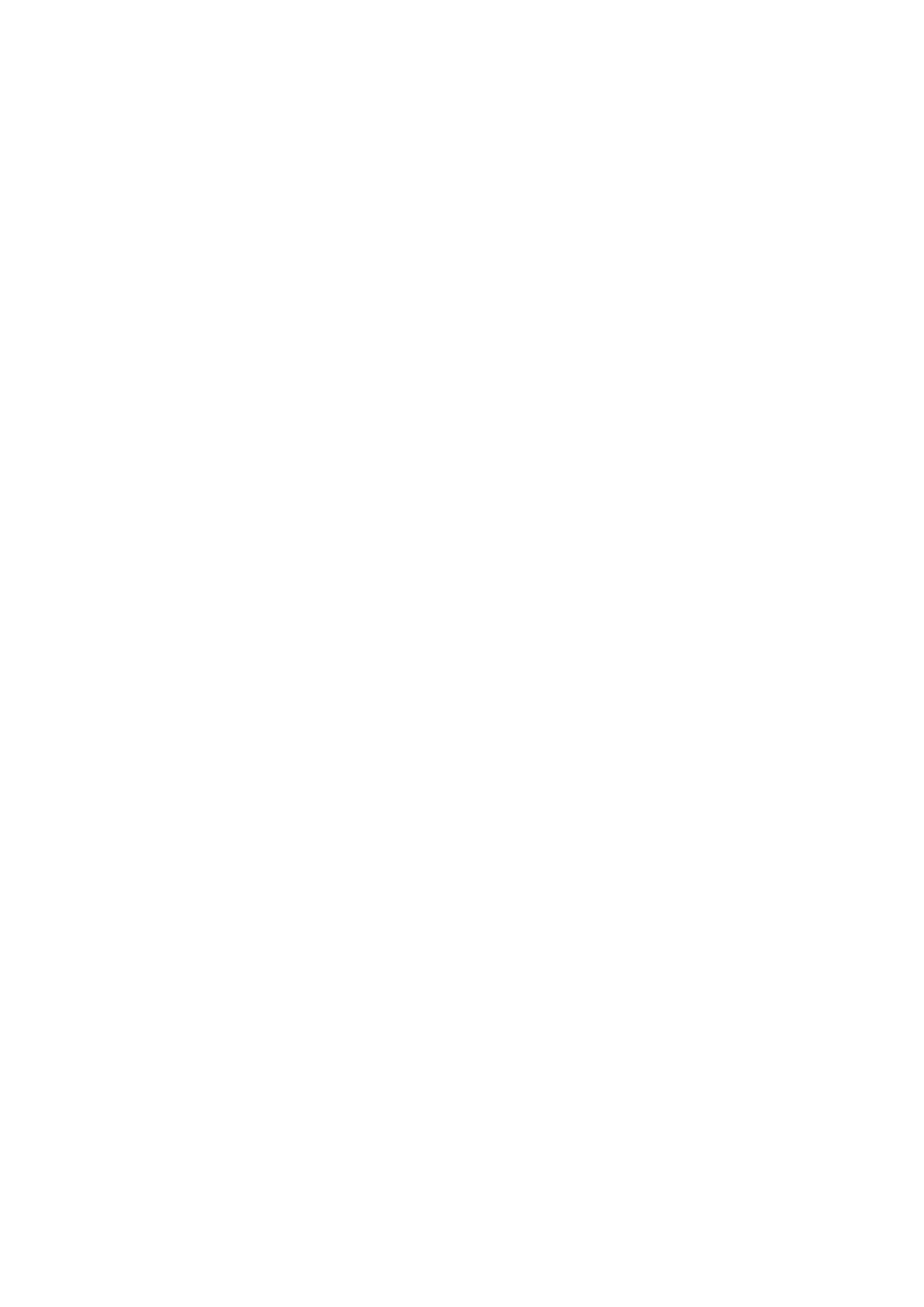# **Part 14 —** *Petroleum (Submerged Lands) Registration Fees Regulations 1990* **amended**

### **33. Regulations amended**

This Part amends the *Petroleum (Submerged Lands) Registration Fees Regulations 1990*.

## **34. Regulation 3 amended**

In regulation 3(3) delete "\$9 140.00." and insert:

\$9 550.00.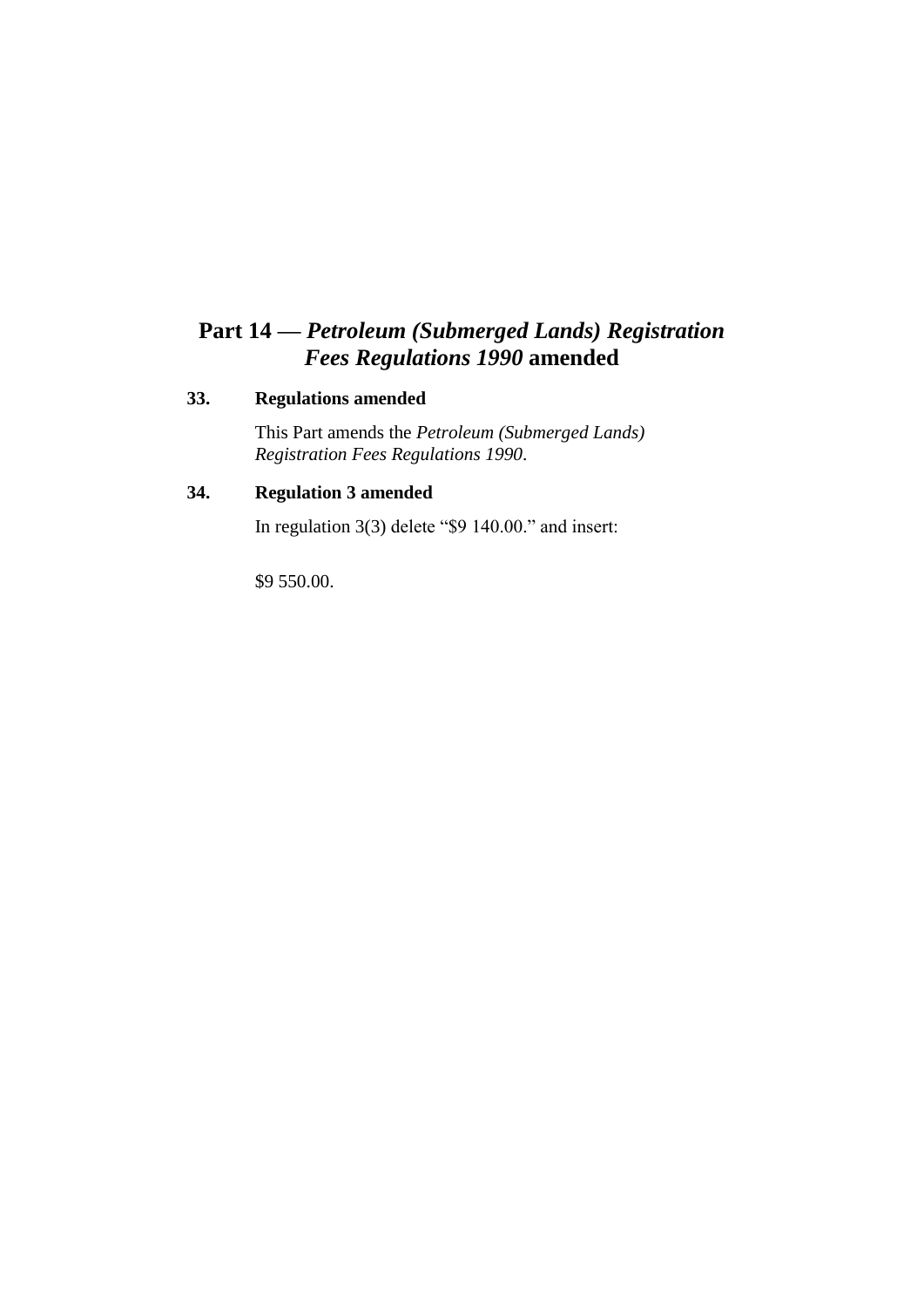# **Part 15 —** *Petroleum (Submerged Lands) Regulations 1990* **amended**

#### **35. Regulations amended**

This Part amends the *Petroleum (Submerged Lands) Regulations 1990*.

## **36. Regulation 3 amended**

In regulation 3(2) delete "\$142.00" and insert:

\$149.00

### **37. Schedule 1 replaced**

Delete Schedule 1 and insert:

## **Schedule 1 — Prescribed fees**

 $[r. 3(1)]$ 

| Column 1<br><b>Item</b> | Column 2<br><b>Provision of Act</b> | Column 3<br><b>Amount of prescribed fee</b><br>\$) |
|-------------------------|-------------------------------------|----------------------------------------------------|
| 1.                      | s. $21(1)(f)$                       | 7 550.00                                           |
| 2.                      | s. $24(1)(a)$                       | 7 190.00                                           |
| 3.                      | s. $30(2)(c)$                       | 7 550.00                                           |
| 4.                      | s. $38A(2)(e)$                      | 7 190.00                                           |
| 5.                      | s. $38CA(2)(d)$                     | 7 190.00                                           |
| 6.                      | s. $38F(2)(d)$                      | 7 190.00                                           |
| 7.                      | s. $41(1)(e)$                       | 7 550.00                                           |